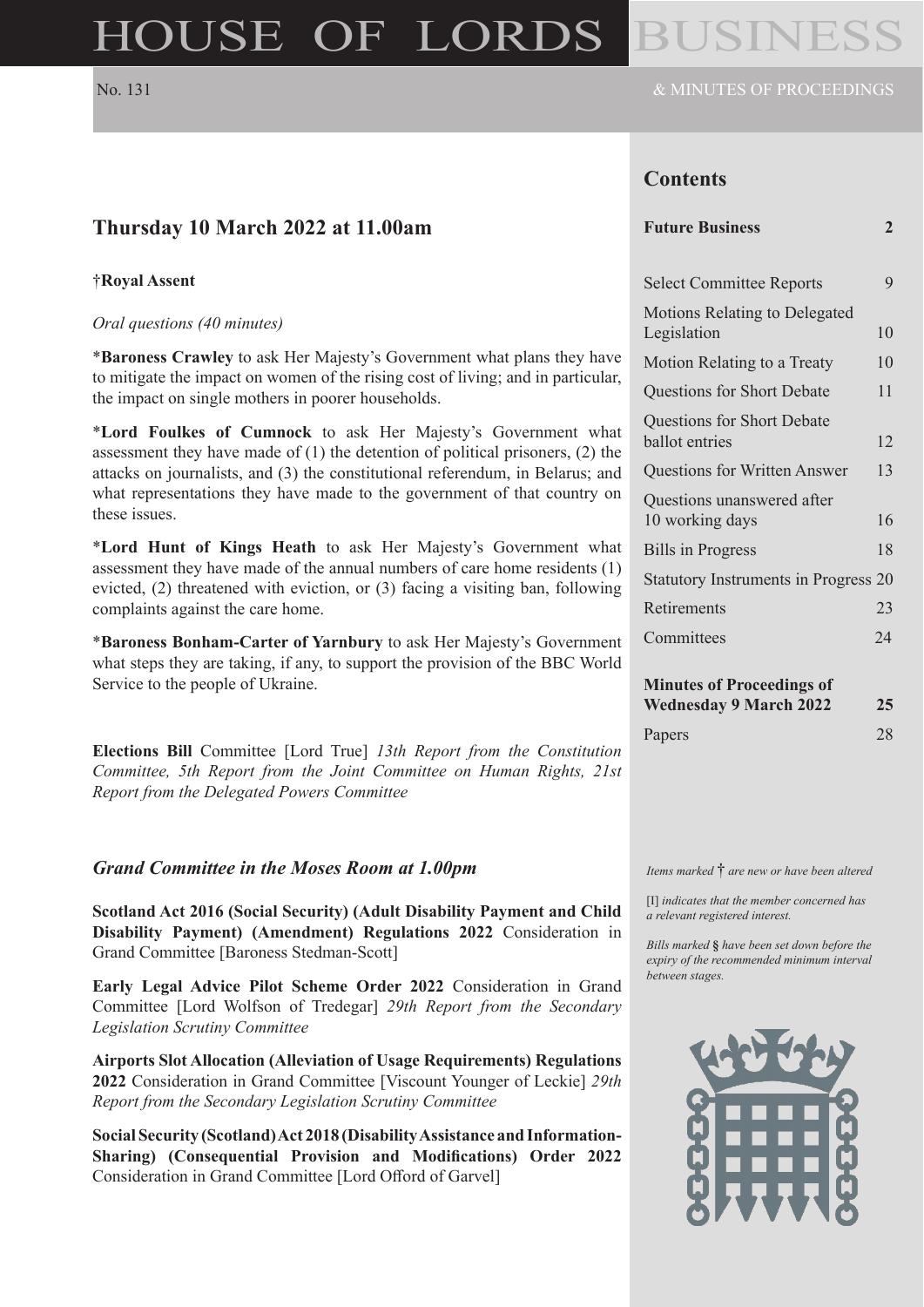**Flood Reinsurance (Amendment) Regulations 2022** Consideration in Grand Committee [Lord Goldsmith of Richmond Park] *29th Report from the Secondary Legislation Scrutiny Committee*

**National Minimum Wage (Amendment) Regulations 2022** Consideration in Grand Committee [Lord Callanan]

### **Future Business**

### **Friday 11 March 2022 at 10.00am**

**Lord Ricketts** to move that this House takes note of the Report from the European Union Committee *Beyond Brexit: policing, law enforcement and security* (25th Report, Session 2019–21, HL Paper 250).

**Baroness Suttie** to move that this House takes note of the Report from the Electoral Registration and Administration Act 2013 Committee *An electoral system fit for today? More to be done* (Session 2019– 21, HL Paper 83).

**Lord Lipsey** to move that this House takes note of the Report from the Democracy and Digital Technologies Committee *Digital Technology and the Resurrection of Trust* (Session 2019–21, HL Paper 77).

### **Monday 14 March 2022 at 2.30pm**

#### *Oral questions (40 minutes)*

\***Baroness Bonham-Carter of Yarnbury** to ask Her Majesty's Government whether the forthcoming Broadcasting White Paper will make proposals about prominence in relation to (1) online radio services, and (2) smart speakers.

\***Lord Kennedy of Southwark** to ask Her Majesty's Government what plans they have to ensure leaseholders and others who have building and fire safety issues for which they are not responsible are not excluded from any measures or funding intended to solve such issues. [I]

\***Baroness McIntosh of Pickering** to ask Her Majesty's Government what assessment they made of any available scientific advice when implementing or removing COVID-19 restrictions in England.

\***Lord Dubs** to ask Her Majesty's Government what plans they have to increase the number of charging points for electric vehicles.

†**Social Security Benefits Up-Rating Order 2022** Baroness Stedman-Scott to move that the draft Order laid before the House on 17 January be approved. *Considered in Grand Committee on 9 March*

†**Guaranteed Minimum Pensions Increase Order 2022** Baroness Stedman-Scott to move that the draft Order laid before the House on 17 January be approved. *Considered in Grand Committee on 9 March*

†**Goods Vehicles (Licensing of Operators) (Amendment) Regulations 2022** Baroness Vere of Norbiton to move that the draft Regulations laid before the House on 24 January be approved. *29th Report from the Secondary Legislation Scrutiny Committee. Considered in Grand Committee on 9 March*

†**Cumbria (Structural Changes) Order 2022** Lord Greenhalgh to move that the draft Order laid before the House on 24 January be approved. *29th Report from the Secondary Legislation Scrutiny Committee. Considered in Grand Committee on 9 March*

†**North Yorkshire (Structural Changes) Order 2022** Lord Greenhalgh to move that the draft Order laid before the House on 24 January be approved. *29th Report from the Secondary Legislation Scrutiny Committee. Considered in Grand Committee on 9 March*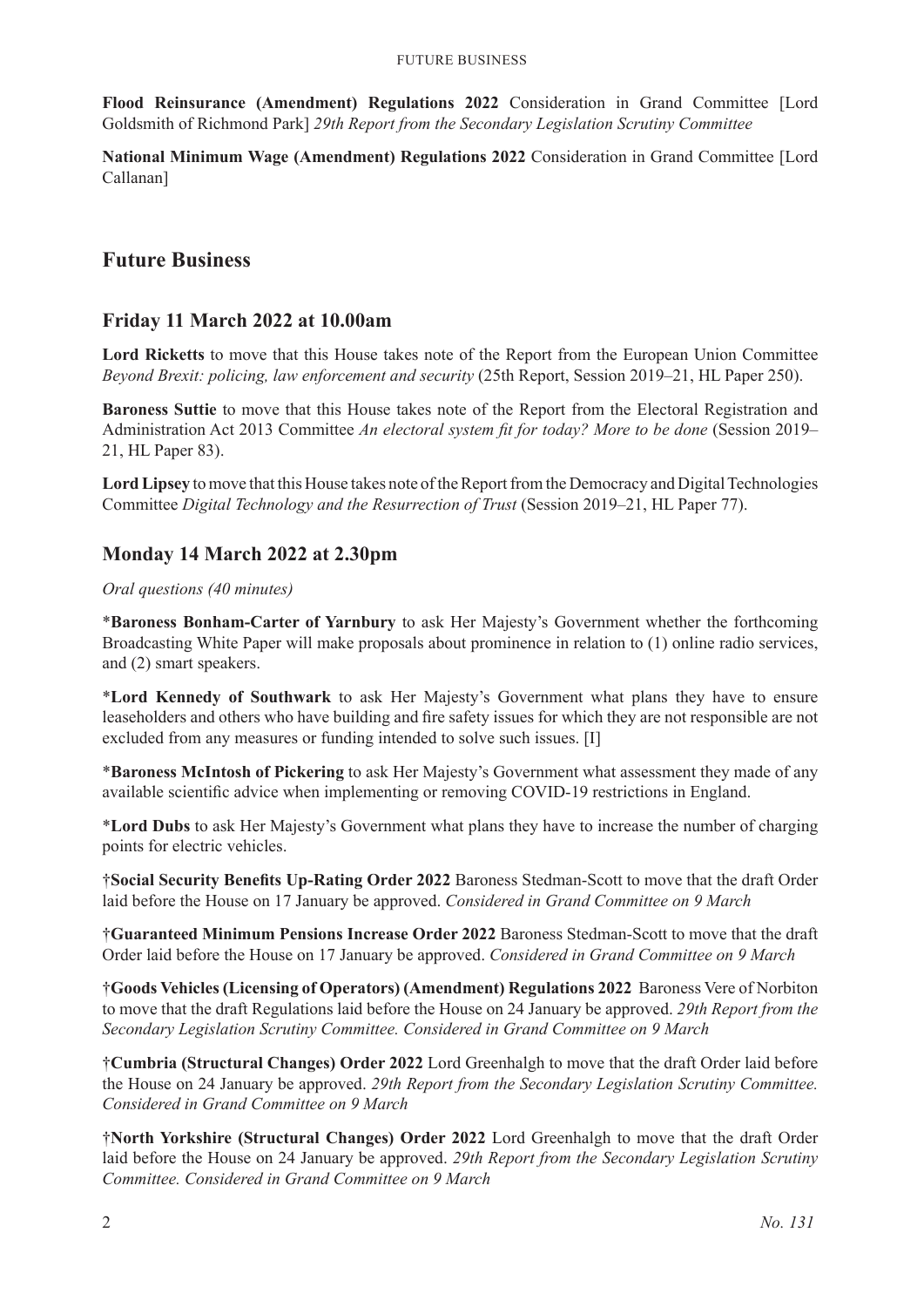†**Somerset (Structural Changes) Order 2022** Lord Greenhalgh to move that the draft Order laid before the House on 24 January be approved. *29th Report from the Secondary Legislation Scrutiny Committee. Considered in Grand Committee on 9 March*

†**Greenhouse Gas Emissions Trading Scheme (Amendment) Order 2022** Baroness Bloomfield of Hinton Waldrist to move that the draft Order laid before the House on 6 January be approved. *Considered in Grand Committee on 9 March*

†**Small Business, Enterprise and Employment Act 2015 and Pubs Code etc. (Amendment) Regulations 2021** Baroness Bloomfield of Hinton Waldrist to move that the draft Regulations laid before the House on 30 November 2021 be approved. *Considered in Grand Committee on 9 March*

*If the Supply and Appropriation (Anticipation and Adjustments) Bill is brought from the Commons, it is expected that the Bill will be read a Second Time and the remaining stages taken.*

**Nationality and Borders Bill** Third Reading [Baroness Williams of Trafford]

**National Insurance Contributions Bill** Consideration of Commons Reasons [Viscount Younger of Leckie]

†§**Economic Crime (Transparency and Enforcement) Bill** Committee (*and remaining stages*) [Lord Callanan]

*It is expected that the following motion will be taken after the Committee stage of the Economic Crime (Transparency and Enforcement) Bill but before the remaining stages:*

**Genetically Modified Organisms (Deliberate Release) (Amendment) (England) Regulations 2022** Lord Benyon to move that the draft Regulations laid before the House on 20 January be approved. *Special attention drawn to the instrument by the Secondary Legislation Scrutiny Committee, 29th Report*

**Baroness Bennett of Manor Castle** to move, as an amendment to the above motion, to leave out all the words after "that" and insert "this House declines to approve the draft Genetically Modified Organisms (Deliberate Release) (Amendment) (England) Regulations 2022."

#### *Grand Committee in the Moses Room at 3.45pm*

*The following two motions are expected to be debated together:*

**Human Medicines (Coronavirus and Influenza) (Amendment) Regulations 2022** Consideration in Grand Committee [Lord Kamall] *31st Report from the Secondary Legislation Scrutiny Committee*

**Human Medicines (Amendments Relating to the Early Access to Medicines Scheme) Regulations 2022** Consideration in Grand Committee [Lord Kamall]

**Health Protection (Coronavirus, Restrictions) (Self-Isolation etc.) (Revocation) (England) Regulations 2022** Consideration in Grand Committee [Lord Kamall] *31st Report from the Secondary Legislation Scrutiny Committee*

### **Tuesday 15 March 2022 at 2.30pm**

†**Richard Harrington** will be introduced as a Baron.

*Oral questions (40 minutes)*

\***Baroness Greengross** to ask Her Majesty's Government what progress they have made towards establishing a cross-departmental taskforce on housing for older people.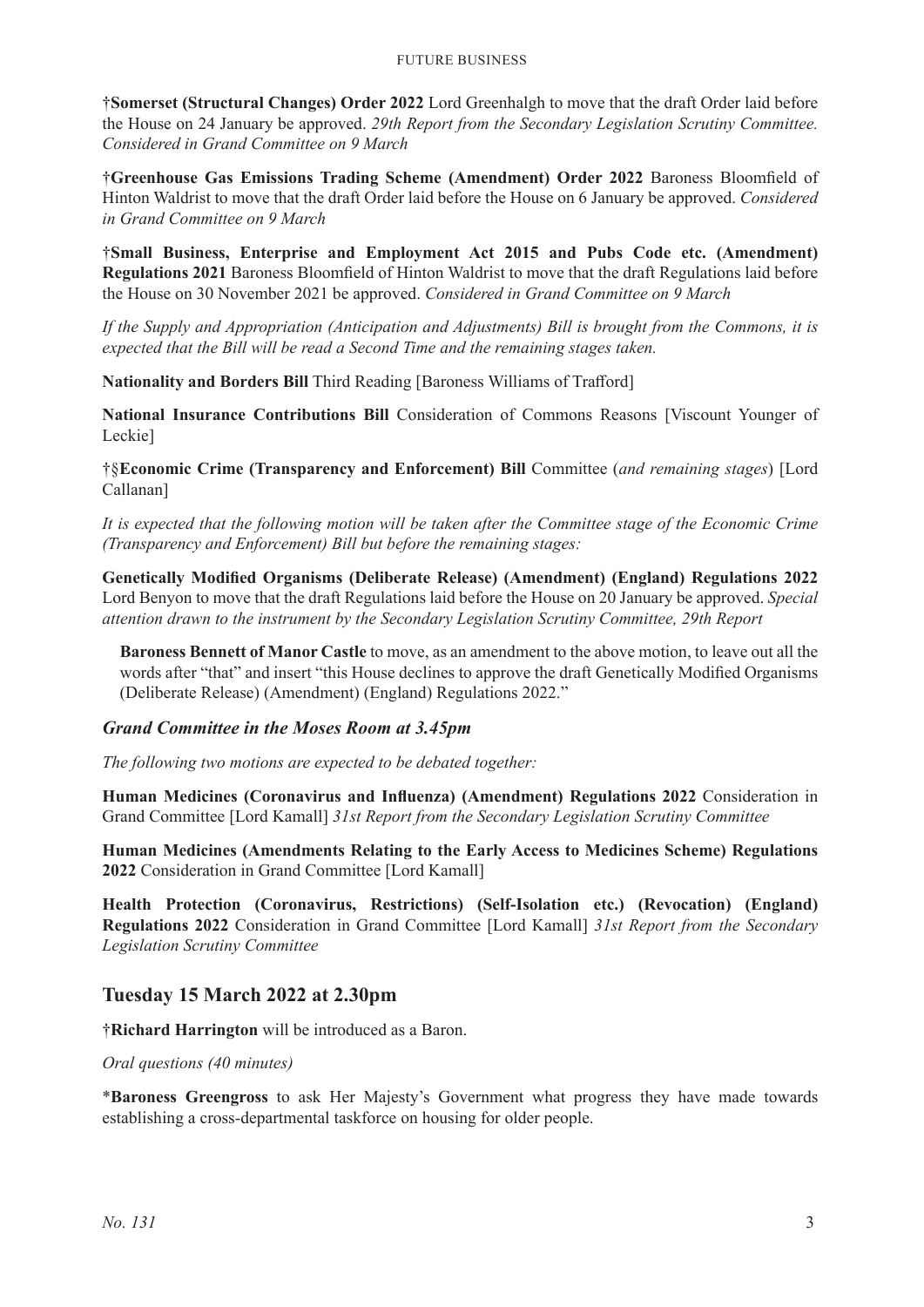#### Future Business

\***Lord Snape** to ask Her Majesty's Government what estimate they have made of the impact on train services of a 10 per cent reduction in payments from the Department for Transport to train operating companies.

\***Baroness Deech** to ask Her Majesty's Government, further to the letter from Lord Keen of Elie to Baroness Deech on 16 March 2020, what progress they have made on reforming the law governing financial provision on divorce to align with the introduction of no fault divorce.

*Topical oral question. Ballot to be drawn at 1pm on Friday 11 March.*

†**Commercial Rent (Coronavirus) Bill** Third Reading [Lord Grimstone of Boscobel]

*It is expected that the Committee stage of the Elections Bill will continue.*

### **Wednesday 16 March 2022 at 3.00pm**

#### *Oral questions (40 minutes)*

\***Baroness Jones of Moulsecoomb** to ask Her Majesty's Government what assessment they have made of the case for appointing a Minister for the Oceans.

\***The Lord Bishop of Durham** to ask Her Majesty's Government what assessment they have made of the impact of inflation on the real terms value of the benefits received by families with children.

\***Baroness Bryan of Partick** to ask Her Majesty's Government what assessment they have made of the impact that the suspension of the triple lock on pensions will have on the lives of pensioners.

*Topical oral question. Ballot opens at 3pm on Thursday 10 March, to be drawn at 1pm on Monday 14 March.*

*It is expected that the report stage of the Health and Care Bill will continue, and that it will conclude.*

#### *Grand Committee in the Moses Room at 4.15pm*

**European Union (Withdrawal) Act 2018 (Repeal of EU Restrictions in Devolution Acts etc.) Regulations 2022** Consideration in Grand Committee [Lord Greenhalgh]

**Energy Performance of Buildings (England and Wales) (Amendment) Regulations 2022** Consideration in Grand Committee [Lord Greenhalgh]

**Combined Authorities (Borrowing) Regulations 2022** Consideration in Grand Committee [Lord Greenhalgh]

### **Thursday 17 March 2022 at 11.00am**

*Oral questions (40 minutes)*

\***Lord Howarth of Newport** to ask Her Majesty's Government what plans they have to bring forward measures aimed at reducing the number of barristers leaving criminal practice.

\***Lord Addington** to ask Her Majesty's Government what plans they have to make COVID-19 vaccinations available to athletes and support staff from any nation which requires such provision and is sending competitors (1) to the Birmingham 2022 Commonwealth Games, or (2) to any other international sporting competition hosted by the United Kingdom.

\***Baroness Benjamin** to ask Her Majesty's Government how they will replace the Young Audience Content Fund which supported the production of British-made content for commercial broadcasters.

*Topical oral question. Ballot opens at 3pm on Friday 11 March, to be drawn at 1pm on Tuesday 15 March.*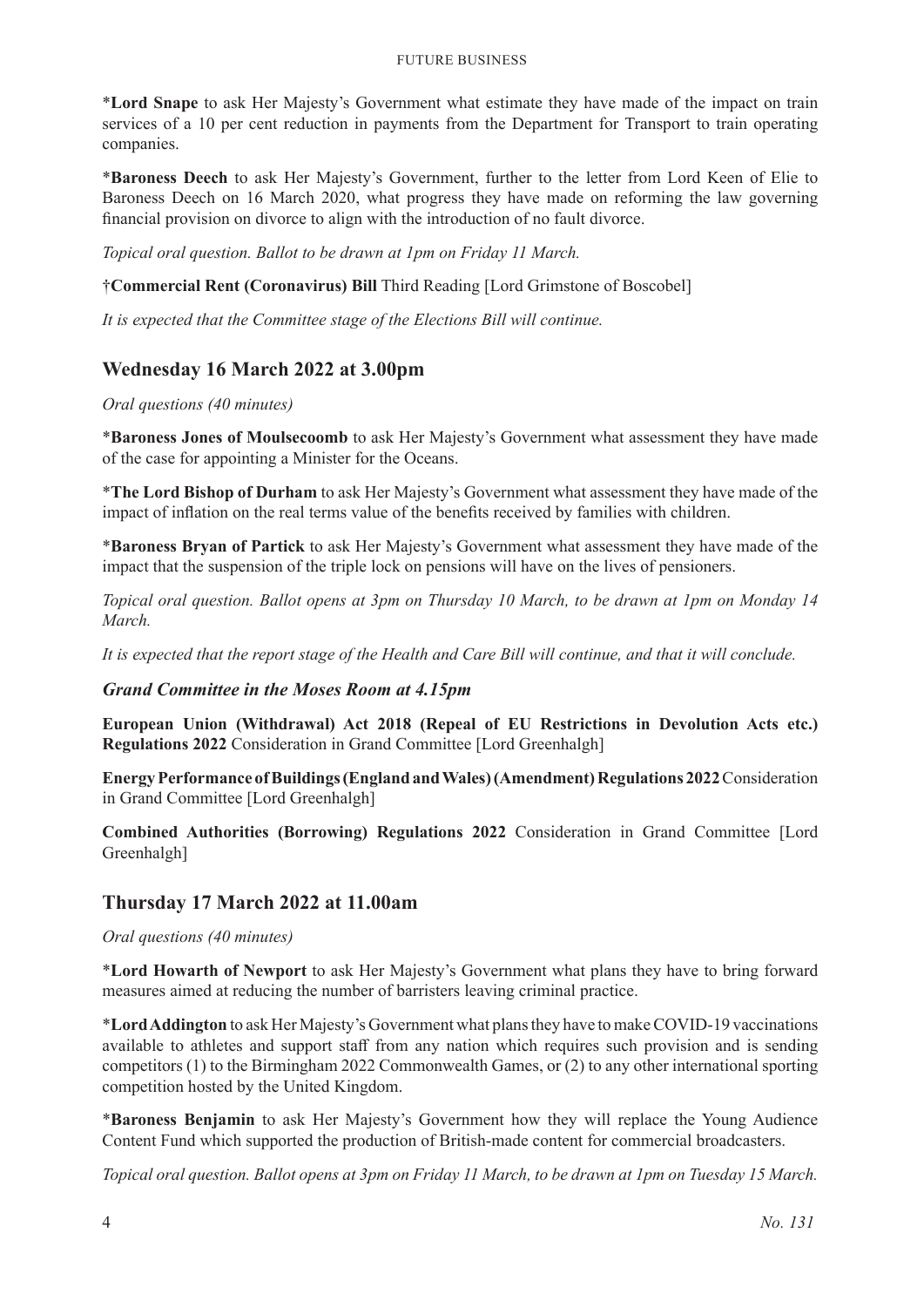#### Future Business

*It is expected that the Committee stage of the Elections Bill will continue.*

**Health Protection (Coronavirus, Restrictions) (Self-Isolation etc.) (Revocation) (England) Regulations 2022** Lord Kamall to move that the Regulations laid before the House on 22 February be approved. *(Lunch break business)*

**Baroness Brinton** to move, as an amendment to the above motion, at the end insert "but that this House regrets that the Regulations are (1) contradictory to guidance provided by the UK Health Security Agency and NHS England on what action to take when you test positive for coronavirus, (2) an example of public health messaging that has caused confusion amongst the public, and (3) financially exclusionary to those on low incomes who cannot afford either the costs of tests or to isolate without financial support."

#### *Grand Committee in the Moses Room at 1.00pm*

**Baroness Stedman-Scott** to move that the Grand Committee takes note of International Women's Day and the United Kingdom's role in furthering and protecting the equality of women in the UK and internationally.

#### **Friday 18 March 2022 at 10.00am**

**Refugees (Family Reunion) Bill [HL]** Third Reading [Baroness Ludford]

**Onshore Wind Bill [HL]** Third Reading [Baroness Hayman]

**Cigarette Stick Health Warnings Bill [HL]** Third Reading [Lord Young of Cookham]

**Cultural Objects (Protection from Seizure) Bill** Second Reading [Lord Vaizey of Didcot]

If the bill is read a second time, Lord Vaizey of Didcot to move that the bill be committed to a Committee of the Whole House.

#### **Down Syndrome Bill** Second Reading [Baroness Hollins]

If the bill is read a second time, Baroness Hollins to move that the bill be committed to a Committee of the Whole House.

**Motor Vehicles (Compulsory Insurance) Bill** Second Reading [Lord Robathan]

If the bill is read a second time, Lord Robathan to move that the bill be committed to a Committee of the Whole House.

**Animals (Penalty Notices) Bill** Second Reading [Lord Randall of Uxbridge]

If the bill is read a second time, Lord Randall of Uxbridge to move that the bill be committed to a Committee of the Whole House.

### **Monday 21 March 2022 at 2.30pm**

#### *Oral questions (40 minutes)*

\***Baroness Warwick of Undercliffe** to ask Her Majesty's Government what progress they have made in releasing women from prison into safe and secure housing; and what assessment they have made of what constitutes a satisfactory accommodation outcome for women released from prison.

\***Baroness Morgan of Drefelin** to ask Her Majesty's Government what assessment they have made of the effectiveness of the £30 million programme to provide specialist mental health services for people sleeping rough, as detailed in the NHS Long Term Plan; and what plans they have to publish an evaluation of the outcomes of that programme.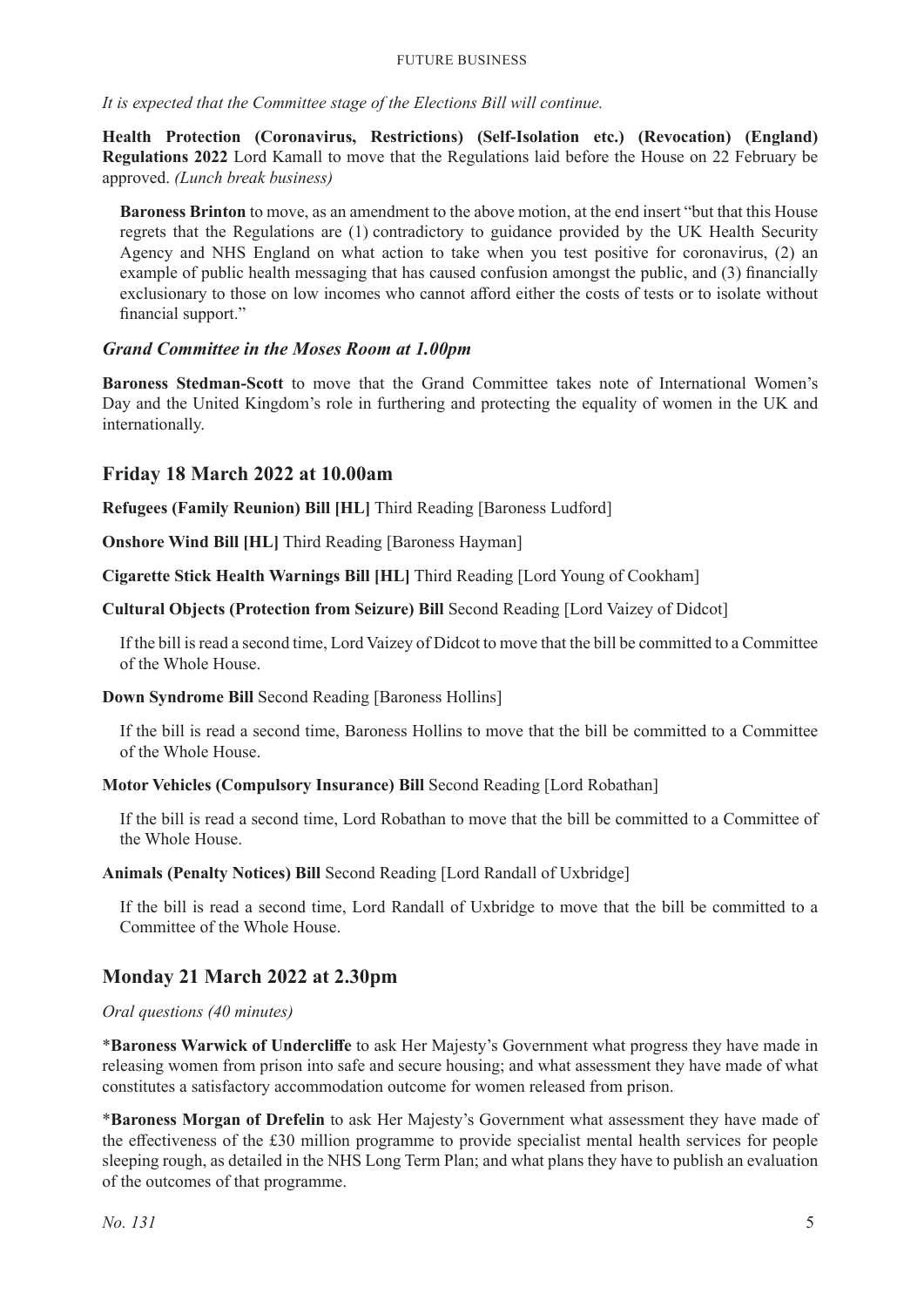\***Lord Campbell of Pittenweem** to ask Her Majesty's Government what plans they have for constitutional reform.

\***Baroness Quin** to ask Her Majesty's Government what their priorities are for future trade between the United Kingdom and the European Union.

### **Tuesday 22 March 2022 at 2.30pm**

*Oral questions (40 minutes)*

\***Lord Holmes of Richmond** to ask Her Majesty's Government what plans they have to require the Financial Conduct Authority to have regard to financial inclusion.

\***Lord Faulkner of Worcester** to ask Her Majesty's Government (1) how, and (2) when, they plan to respond to the recommendations of the *Fan-Led Review of Football Governance*, published on 24 November 2021.

\***Baroness Lister of Burtersett** to ask Her Majesty's Government what assessment they have made of the recommendations for reform of the social security system made in the report *Covid Realities: documenting life on a low income during the pandemic*, published on 24 January.

### **Wednesday 23 March 2022 at 3.00pm**

#### *Oral questions (40 minutes)*

\***Lord Wigley** to ask Her Majesty's Government what discussions they have had with representatives of the veterinary profession about the availability of qualified veterinary personnel following the United Kingdom's departure from the European Union.

\***Baroness Merron** to ask Her Majesty's Government what assessment they have made of the impact of their loneliness strategy.

\***Lord Blunkett** to ask Her Majesty's Government what discussions they have had with the suppliers of COVID-19 vaccines about updating their effectiveness against further variants of the virus, prior to any delivery of a fourth vaccination to the wider population of the United Kingdom later this year.

### **Thursday 24 March 2022 at 11.00am**

#### *Oral questions (40 minutes)*

\***Lord West of Spithead** to ask Her Majesty's Government what discussions they have had with BA Systems to speed up the build rate of the Type 26 frigate; and what assessment they have made of the optimum build rate to ensure best value for money.

\***Baroness Wilcox of Newport** to ask Her Majesty's Government what recent discussions they have had with the First Minister of Wales about the Shared Prosperity Fund.

\***Lord Wallace of Saltaire** to ask Her Majesty's Government whether the proposals set out by the Minister for Government Efficiency to reduce the number of civil servants by 65,000 will require either (1) a reduction in government functions, or (2) the increased use of outsourcing companies and consultants.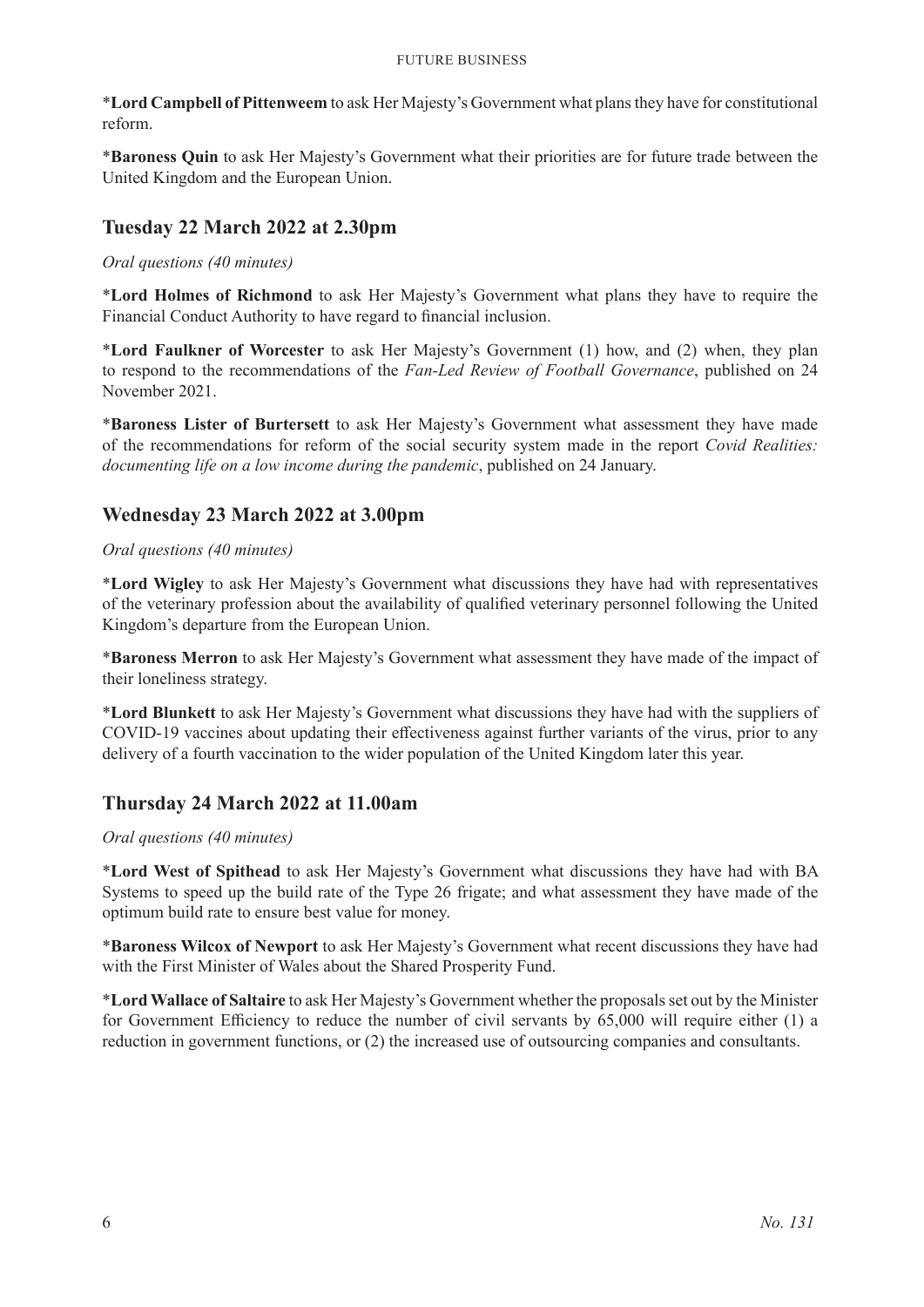### **Monday 28 March 2022 at 2.30pm**

#### *Oral questions (40 minutes)*

\***The Lord Bishop of St Albans** to ask Her Majesty's Government, further to the announcements that the NHS (1) will no longer accept money from GambleAware, and (2) is establishing two additional NHS gambling clinics to meet demand, what plans they have to agree a long-term independent funding settlement for NHS gambling treatment services.

\***Lord Bach** to ask Her Majesty's Government what assessment they have made of the decisions of Police and Crime Commissioners who have (1) cut the number of police officers in their police force area in their 2022/23 budget, and (2) applied for a grant from year 3 of the Police Uplift Programme.

\***Lord Godson** to ask Her Majesty's Government what assessment they have made of the reporting in 'The Trojan Horse Affair' podcast, published by the *New York Times* on 4 February; and what steps they are taking to prevent extremism and intolerance from gaining a foothold in schools in England.

\***Baroness Blackstone** to ask Her Majesty's Government what progress they have made towards establishing the processes necessary to implement the 'side deals' made at COP26 on (1) coal, (2) methane, (3) forests, and (4) finance; and what discussions they have had with international partners about their implementation.

#### **Tuesday 29 March 2022 at 2.30pm**

#### *Oral questions (40 minutes)*

\***Lord Balfe** to ask Her Majesty's Government when they expect the full range of NHS facilities, such as hospital visiting and booking GP appointments, to return to pre-pandemic levels.

\***Baroness Coussins** to ask Her Majesty's Government what assessment they have made of the research by Professor Wendy Ayres-Bennett and others *The economic value to the UK of speaking other languages*, published on 22 February; and in particular, the finding that the removal of language barriers with Arabic-, Chinese-, French- and Spanish-speaking countries could increase annual exports from the United Kingdom by around £19 billion.

\***Lord Storey** to ask Her Majesty's Government what assessment they have made of the teaching of creative subjects in schools since the introduction of the English Baccalaureate.

#### **Wednesday 30 March 2022 at 3.00pm**

#### *Oral questions (40 minutes)*

\***Lord Harries of Pentregarth** to ask Her Majesty's Government what assessment they have made of the statistics in the report by the Ministry of Justice *Safety in Custody Statistics, England and Wales: Deaths in Prison Custody to December 2021, Assaults and Self-harm to September 2021*, published on 27 January; and in particular the finding that the number of self-inflicted deaths in prison custody had increased by 28 per cent in the 12 months ending December 2021.

\***Lord Young of Cookham** to ask Her Majesty's Government what progress they have made towards meeting their target of building 300,000 homes a year.

\***Lord Carey of Clifton** to ask Her Majesty's Government what discussions they have had with (1) the British Museum, and (2) the government of Ethiopia, regarding the return to that country of 11 sacred altar tablets held by the British Museum.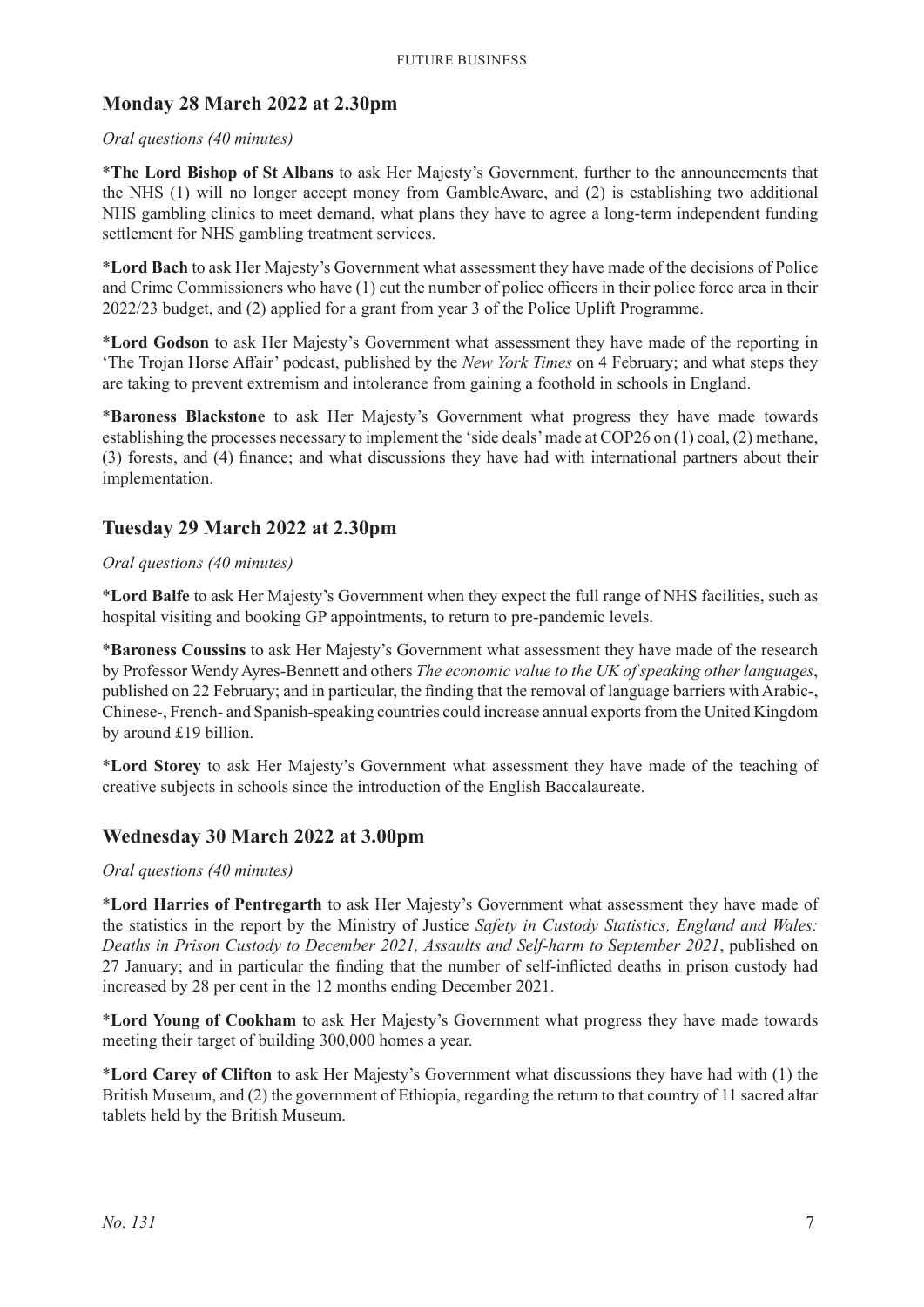### **Thursday 31 March 2022 at 11.00am**

#### *Oral questions (40 minutes)*

\***Lord Scriven** to ask the Leader of the House why Questions for Written Answer HL3904 and HL3905, tabled on 9 November 2021, were still awaiting an answer on 2 March 2022; and what steps Her Majesty's Government are taking to ensure that Questions for Written Answer are answered within the target of 10 working days.

\***Baroness Ritchie of Downpatrick** to ask Her Majesty's Government what recent assessment they have made of the effectiveness of their support for businesses to increase exports.

\***Baroness Boycott** to ask Her Majesty's Government why they disbanded the Behaviour Change for Net Zero working group; and what they have replaced it with.

### **Monday 4 April 2022 at 2.30pm**

#### *Oral questions (40 minutes)*

\***Lord Trefgarne** to ask Her Majesty's Government what their policy is towards the future of the Falkland Islands; and whether their policy will be determined by the views and wishes of the Falkland Islanders.

\***Baroness Seccombe** to ask Her Majesty's Government what assessment they have made of the importance of universal suffrage internationally.

\***Baroness Anelay of St Johns** to ask Her Majesty's Government what assessment they have made of the humanitarian situation in Ethiopia.

\***Lord Sikka** to ask Her Majesty's Government what consideration they have given to changing water companies' (1) duties, and (2) accountability.

### **Tuesday 5 April 2022 at 2.30pm**

*Oral questions (40 minutes)*

\***Lord Clark of Windermere** to ask Her Majesty's Government what steps they are taking to reduce the abuse of nurses in the NHS.

\***Lord Oates** to ask Her Majesty's Government what plans they have, if any, to increase energy storage capacity in the United Kingdom.

\***Lord Haskel** to ask Her Majesty's Government what plans they have to incorporate British Standard 95009 in the simplified approach to public procurement proposed in their white paper *Levelling Up the United Kingdom*, published on 2 February.

### **Wednesday 6 April 2022 at 3.00pm**

#### *Oral questions (40 minutes)*

†\***Lord Hylton** to ask Her Majesty's Government what plans they have to recognise Palestine as a state; and whether any such recognition is conditional on the holding of free, fair, and independently monitored elections throughout the Occupied Palestinian Territories.

†\***Lord Rooker** to ask Her Majesty's Government when they intend to introduce draft legislation to replace the Bread and Flour Regulations, following their decision to implement folic acid fortification announced in September 2021.

†\***Lord Woodley** to ask Her Majesty's Government when they intend to introduce the Employment Bill, announced in the Queen's Speech in December 2019.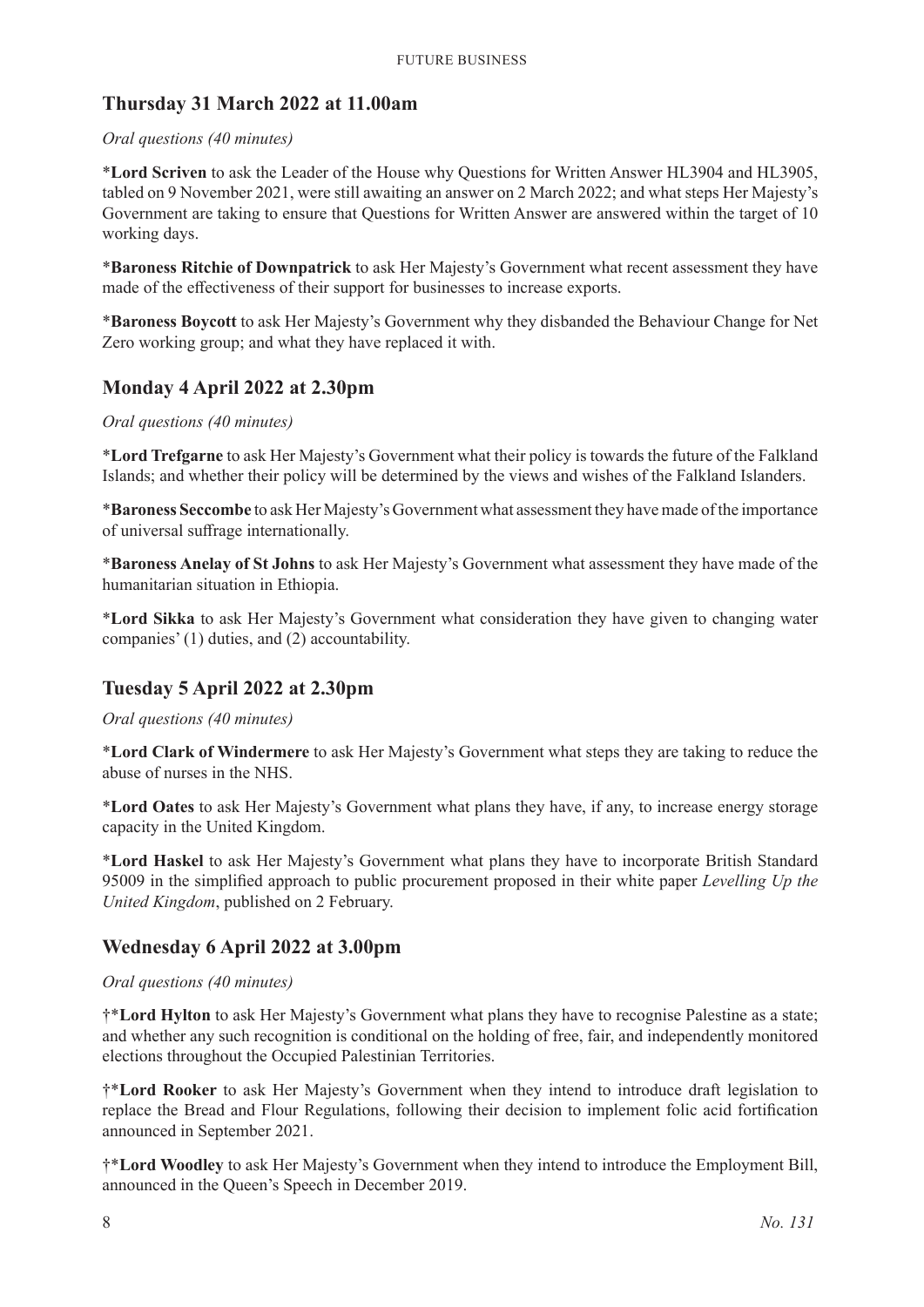### **Select Committee Reports**

*The date on which the report was published is in italics.*

**Lord Forsyth of Drumlean** to move that this House takes note of the Report from the Economic Affairs Committee *Off-payroll working: treating people fairly* (1st Report, Session 2019–21, HL Paper 50). *27 April 2020*

**Lord Forsyth of Drumlean** to move that this House takes note of the Report from the Economic Affairs Committee *Universal Credit isn't working: proposals for reform* (2nd Report, Session 2019–21, HL Paper 105). *31 July 2020*

**Lord Grade of Yarmouth** to move that this House takes note of the Report from the Select Committee on the Social and Economic Impact of the Gambling Industry *Gambling Harm—Time for Action* (Session 2019–21, HL Paper 79). *2 July 2020*

**Lord Mair** to move that this House takes note of the Report from the Science and Technology Committee *Catapults: bridging the gap between research and industry* (2nd Report, Session 2019–21, HL Paper 218). *5 February 2021*

**Baroness Taylor of Bolton** to move that this House takes note of the Report from the Constitution Committee *COVID-19 and the Courts* (22nd Report, Session 2019–21, HL Paper 257). *30 March 2021*

**Baroness Lane-Fox of Soho** to move that this House takes note of the Report from the COVID-19 Committee *Beyond Digital: Planning for a Hybrid World* (1st Report, Session 2019–21, HL Paper 263). *21 April 2021*

**Baroness Hayter of Kentish Town** to move that this House takes note of the Report from the International Agreements Committee *Working practices: one year on* (7th Report, HL Paper 75). *17 September 2021*

**Baroness Taylor of Bolton** to move that this House takes note of the Report from the Constitution Committee *COVID-19 and the use and scrutiny of emergency powers* (3rd Report, HL Paper 15). *10 June 2021*

**Lord Patel** to move that this House takes note of the Report from the Science and Technology Committee *Battery strategy goes flat: Net-zero target at risk* (1st Report, HL Paper 53). *27 July 2021*

**Lord Clement-Jones** to move that this House takes note of the Report from the Liaison Committee *AI in the UK: No Room for Complacency* (7th Report, Session 2019–21, HL Paper 196). *18 December 2020*

**Lord Lipsey** to move that this House takes note of the Report from the Liaison Committee *The Politics of Polling: an update* (8th Report, Session 2019–21, HL Paper 197). *21 December 2020*

**Baroness Tyler of Enfield** to move that this House takes note of the Report from the Liaison Committee *Tackling Financial Exclusion: A country that works for everyone?: Follow-up report* (10th Report, Session 2019–21, HL Paper 267). *24 April 2021*

**Lord Gilbert of Panteg** to move that this House takes note of the Report from the Communications and Digital Committee *Free for all? Freedom of expression in the digital age* (1st Report, HL Paper 54). *22 July 2021*

**Baroness Anelay of St Johns** to move that this House takes note of the Report from the International Relations and Defence Committee *The UK and China's security and trade relationship: A strategic void* (1st Report, HL Paper 62). *10 September 2021*

**Baroness Deech** to move that this House takes note of the Report from the Liaison Committee *The Equality Act 2010: the impact on disabled people: Follow-up report* (2nd Report, HL Paper 60). *9 September 2021*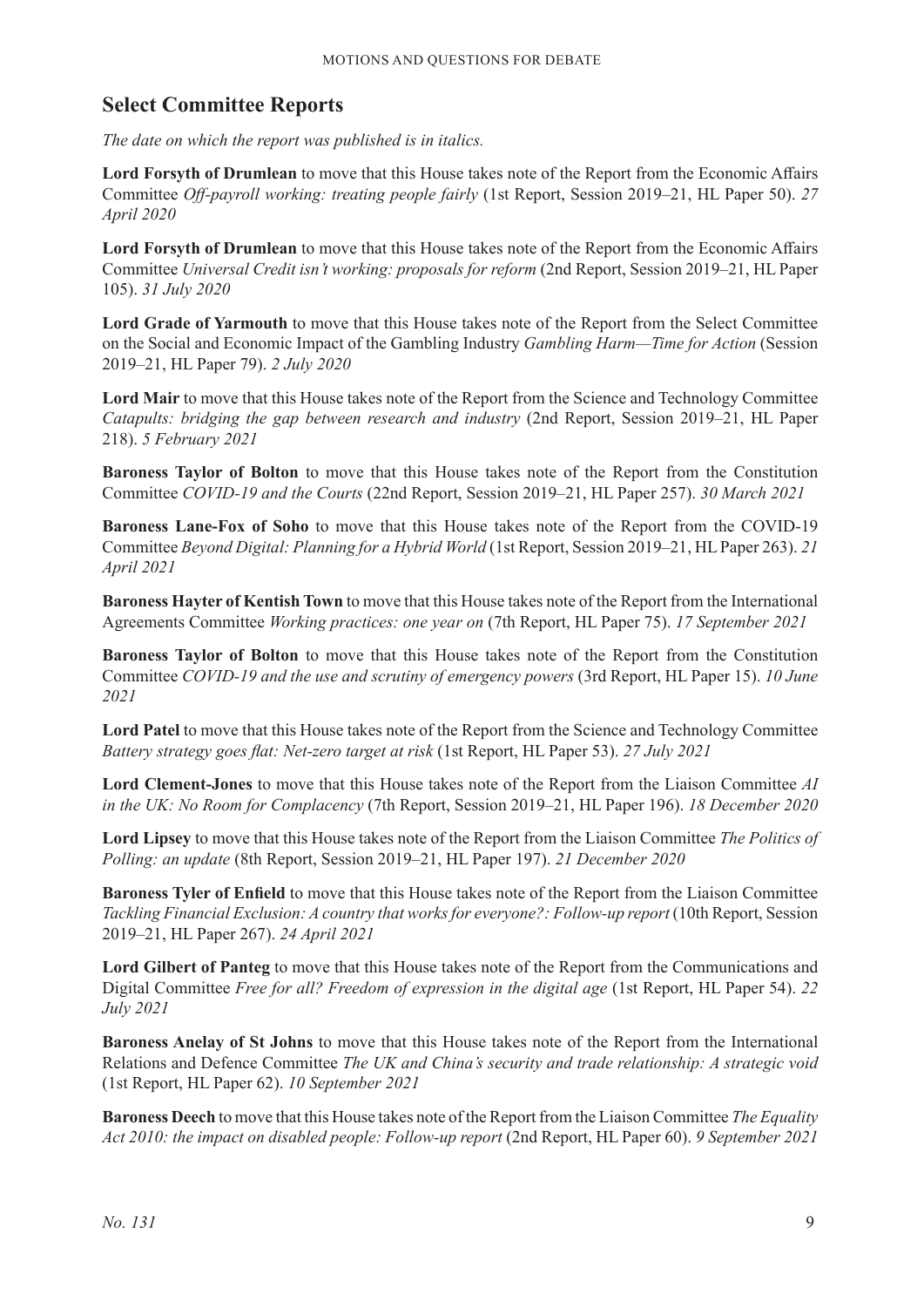**Baroness Taylor of Bolton** to move that this House takes note of the Report from the Constitution Committee *Revision of the Cabinet Manual* (7th Report, HL Paper 34). *8 July 2021*

**Baroness Armstrong of Hill Top** to move that this House takes note of the Report from the Public Services Committee *Children in crisis: the role of public services in overcoming child vulnerability* (1st Report, HL Paper 95). *19 November 2021*

**Lord Willis of Knaresborough** to move that this House takes note of the Report from the National Plan for Sport and Recreation Committee *A national plan for sport, health and wellbeing* (HL Paper 113). *10 December 2021*

### **Motions Relating to Delegated Legislation**

**Lord Paddick** to move that this House regrets that the Town and Country Planning (Napier Barracks) Special Development Order 2021 (SI 2021/962) extends the planning permission for the Napier Barracks to continue to be used as asylum accommodation despite (1) a High Court judgment on 3 June 2021, which found standards and operational systems at the barracks to be unlawful, (2) concerns being raised over the unsanitary and crowded conditions, and (3) reports of intimidation and mistreatment of residents; and that, despite the current expiration date on planning permission being known for 12 months, the Order was laid when the House was not sitting. *Special attention drawn to the instrument by the Secondary Legislation Scrutiny Committee, 13th Report.*

**Baroness McIntosh of Pickering** to move that this House regrets the Alterations to the Highway Code (Rule 149) because (1) of the piecemeal introduction to Parliament of proposed changes to the Code, and (2) it does not extend to handheld devices used by people on (a) bicycles, (b) e-bikes, and (c) e-scooters. *30th Report from the Secondary Legislation Scrutiny Committee*

**Lord Davies of Brixton** to move that this House regrets that the draft Social Security Benefits Up-rating Order 2022, and the decision by Her Majesty's Government to suspend the triple lock on pensions, will result in benefit increases of 3.1 per cent in April 2022, compared to the Bank of England forecast of a 7¼ per cent increase in the Consumer Price Index for that month, and this will result in a basic state pension for a single pensioner that will be worth £296 less in real terms compared to 2021/22, and £475 less for a couple.

**Lord Lucas** to move that this House regrets the Code of Practice for Private Parking, laid before the House on 7 February, because Her Majesty's Government have not made adequate provision for swiftly improving the legislation if problems emerge.

### **Motion Relating to a Treaty**

**Lord Teverson** to move that this House takes note of the Framework Agreement on Fisheries between the United Kingdom and Norway, laid before the House on 19 October 2020. *Special attention drawn by the European Union Committee, 17th Report, Session 2019–21*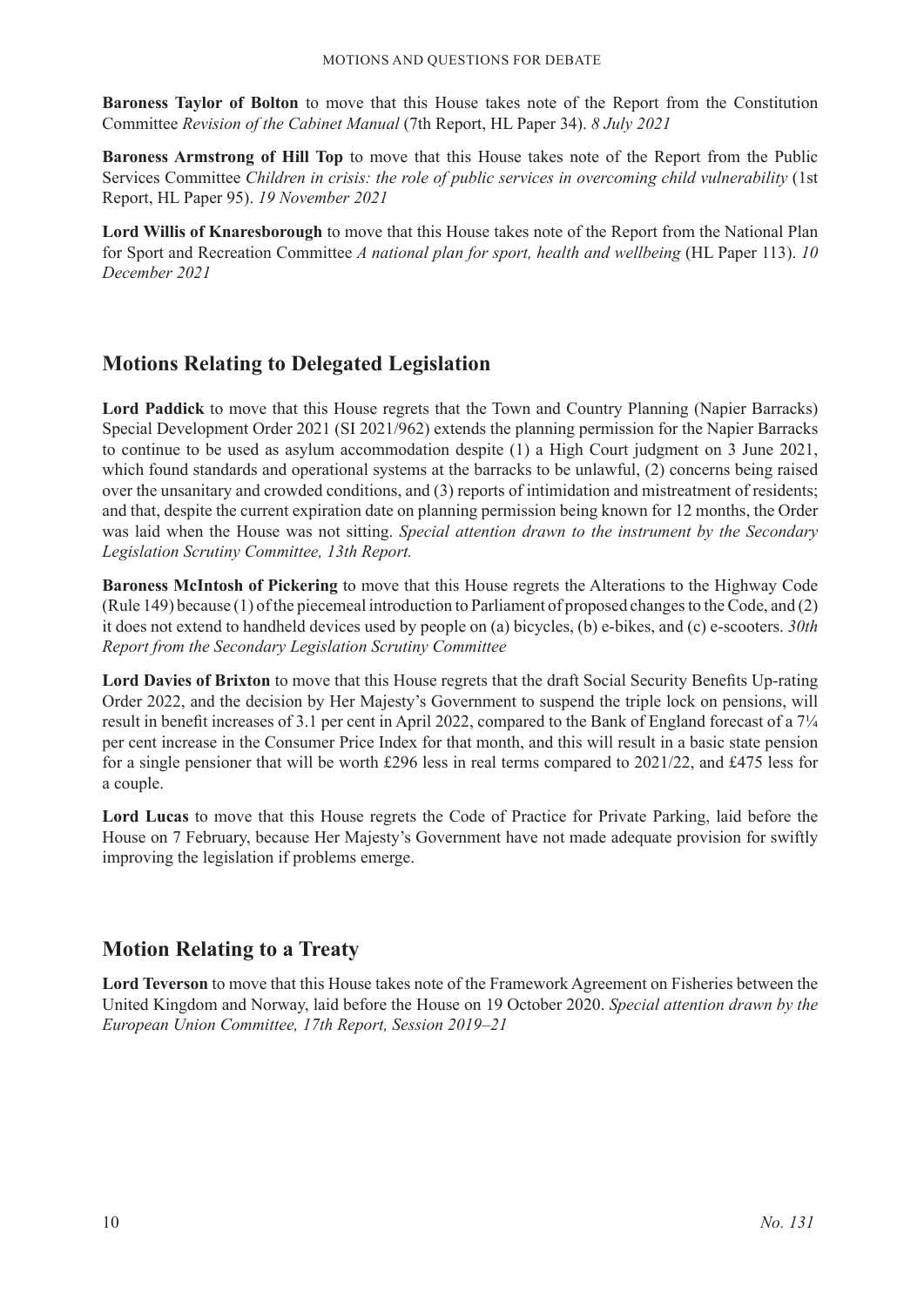### **Questions for Short Debate**

*These Questions for Short Debate were drawn in the ballot on 23 February in line with the recommendations of the 1st Report of the Procedure and Privileges Committee (Session 2021–22, HL Paper 41). These questions may be used as dinner break business or last business if time is available.*

**Lord Oates** to ask Her Majesty's Government what assessment they have made of reports of (1) state sanctioned political violence, (2) voter roll irregularities, and (3) the intimidation of voters, ahead of the 26 March parliamentary and local by-elections in Zimbabwe.

**Lord Purvis of Tweed** to ask Her Majesty's Government what steps they are taking to support political dialogue in Tunisia.

**Baroness Fookes** to ask Her Majesty's Government what plans they have to support (1) the provision of careers in the horticultural sector, and (2) the role of that sector in protecting the environment.

**Lord Sharkey** to ask Her Majesty's Government what mechanisms were in place to prevent funds from COVID-19 grant and loan schemes from being fraudulently claimed; and what assessment they have made of the success of these mechanisms in preventing such fraud.

**Baroness Hooper** to ask Her Majesty's Government what plans they have to celebrate the 40th anniversary of the liberation of the Falkland Islands in June 1982, and to commemorate the lives lost during the conflict.

**Lord Hussain** to ask Her Majesty's Government what assessment they have made of the prospects for a sustainable peaceful solution to the dispute between India and Pakistan over Kashmir.

**Lord De Mauley** to ask Her Majesty's Government what assessment they have made of the contribution of the reserve forces to the defence of the United Kingdom.

**Lord Farmer** to ask Her Majesty's Government what steps they are taking, if any, in response to projections of a declining population.

**Lord Morris of Aberavon** to ask Her Majesty's Government what assessment they have made of freedom of speech in universities.

**Baroness Bakewell** to ask Her Majesty's Government what assessment they have made of the implications of the Centene Corporation buying general practitioners' surgeries which have contracts with the NHS.

**Lord Lexden** to ask Her Majesty's Government what steps they have taken to strengthen the Union between Great Britain and Northern Ireland.

**Lord Addington** to ask Her Majesty's Government what assessment they have made of the impact of the COVID-19 pandemic on community sports groups and other voluntary groups; and what steps they are taking to rebuild their capacity.

**Lord Lilley** to ask Her Majesty's Government what assessment they have made of the report by the Office for National Statistics *Climate-related mortality and hospital admissions, England and Wales: 2001 to 2020*, published on 17 January; and in particular the conclusion that the net effect of global warming this century has been to save and prolong 550,000 lives.

Lord Bethell to ask Her Majesty's Government what steps they are taking to address growing health inequalities.

**Baroness Bonham-Carter of Yarnbury** to ask Her Majesty's Government what assessment they have made of the value that streaming services have brought to the British film and TV industry; and what steps they are taking to support domestic film and TV production.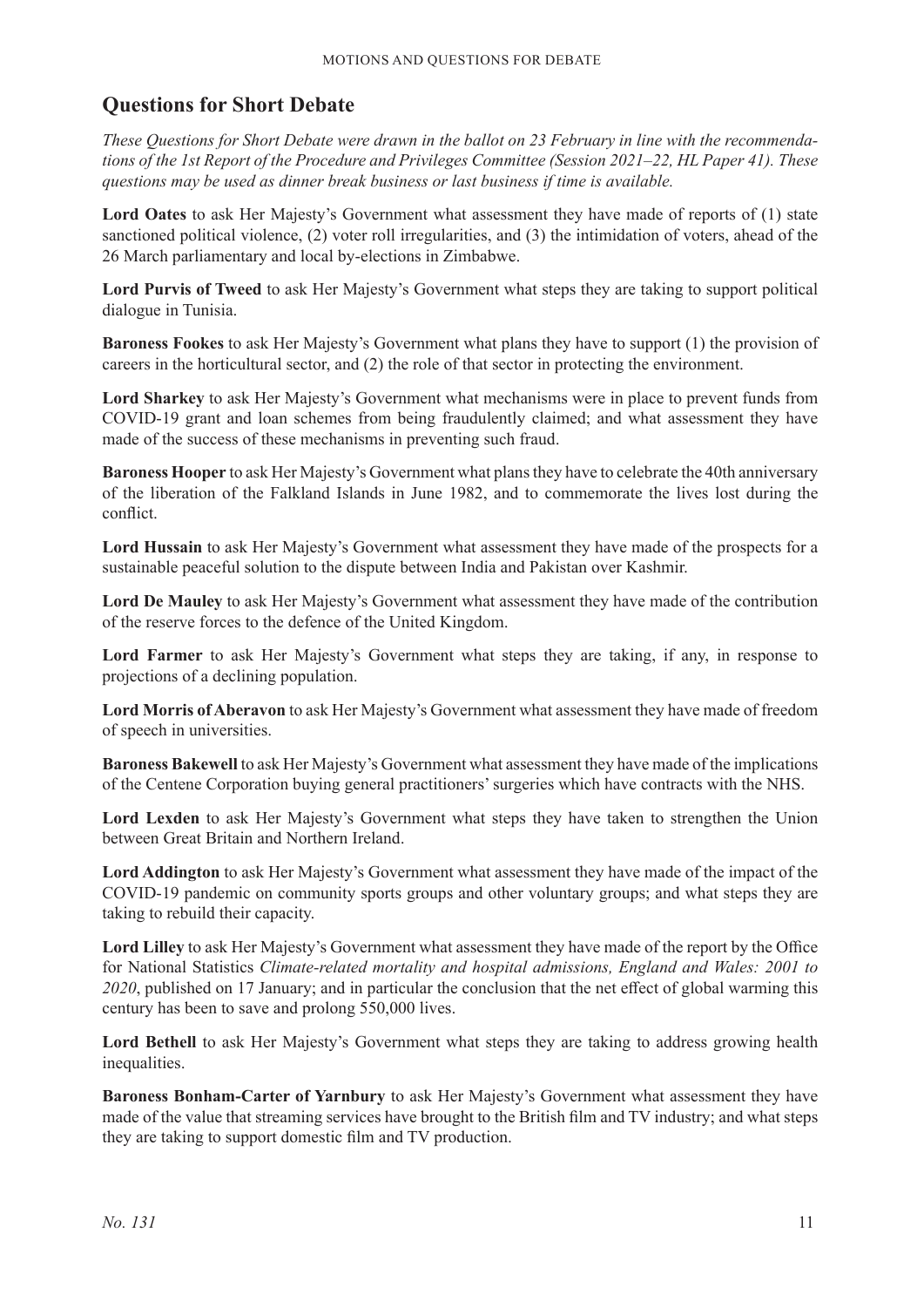### **Questions for Short Debate ballot entries**

*The ballot for four Questions will be drawn on Wednesday 30 March for debate on Thursday 7 April. Time limit 1 hour.*

**Lord Sikka** to ask Her Majesty's Government what assessment they have made of the HMRC report *Measuring tax gaps 2021 edition - tax gap estimates for 2019 to 2020*, published on 8 February. (*HM Treasury*)

**Baroness Meacher** to ask Her Majesty's Government, further to the war in Ukraine, what plans they have (1) to bring forward, and (2) to increase, investment in (a) green hydrogen development, and (b) other domestic energy sources, to improve the United Kingdom's energy security. (*Department for Business, Energy and Industrial Strategy*)

**The Lord Bishop of Exeter** to ask Her Majesty's Government what are their 'levelling up' plans for the South-West of England. (*Department for Levelling Up, Housing and Communities*)

**Lord Morris of Aberavon** to ask Her Majesty's Government what assessment they have made of freedom of speech in universities. (*Department for Education*)

**Lord Hay of Ballyore** to ask Her Majesty's Government what plans they have, if any, to grant an automatic right to a British Passport to people born in the Republic of Ireland who have lived in Northern Ireland for 50 years or more. (*Home Office*)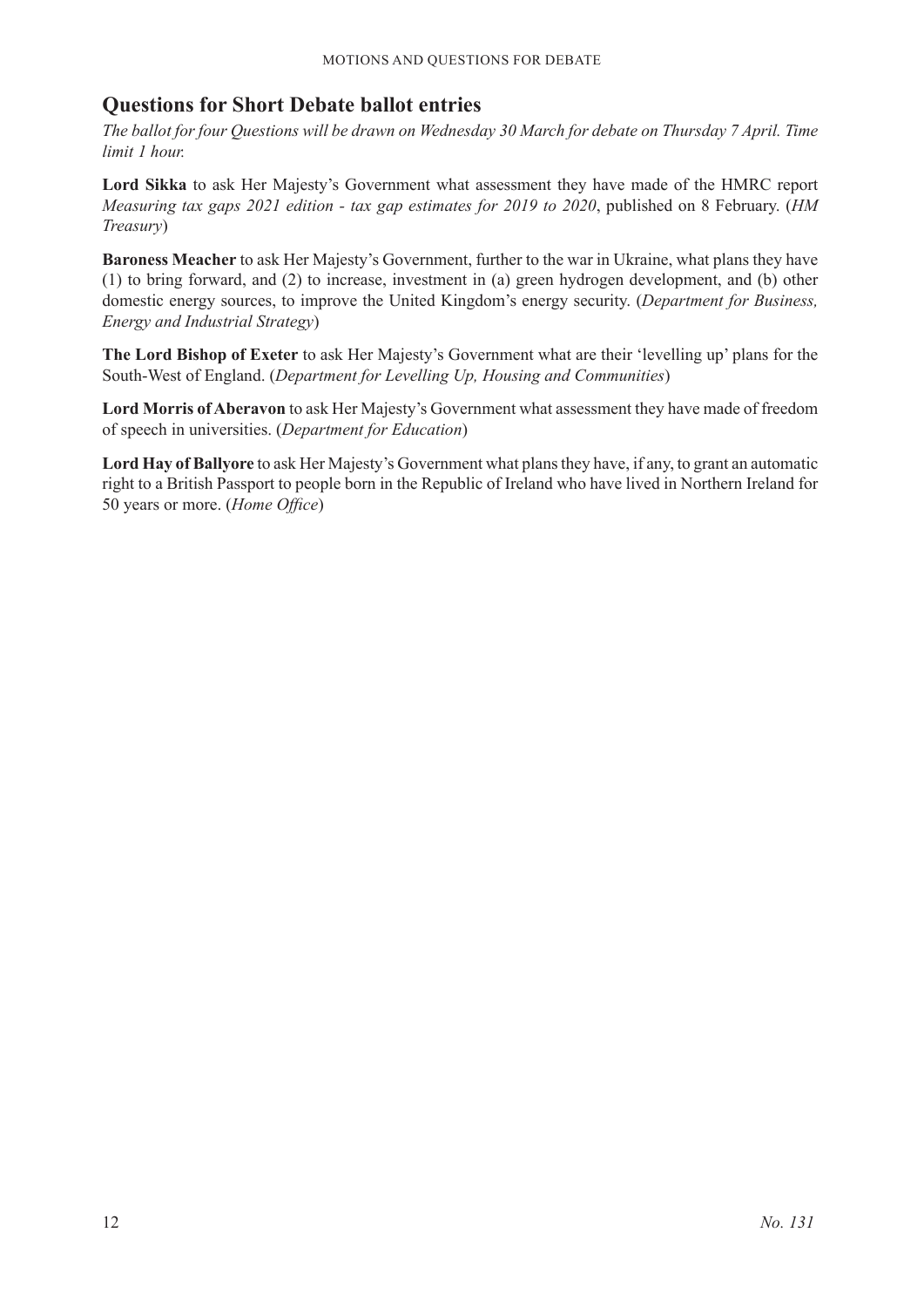### **Questions for Written Answer**

*Tabled on 9 March and due for answer by 23 March.*

**Lord Alton of Liverpool** to ask Her Majesty's Government what steps they are taking to ensure that the criteria used by the UN High Commissioner for Refugees to assess applicants for the Afghan citizens resettlement scheme (1) gives priority to religious minorities, in particular Hazara Shias, and (2) meets the priorities identified by the Home Office for the scheme. HL6782

Lord Alton of Liverpool to ask Her Majesty's Government what assessment they have made of the situation in Tigray. HL6783

**Lord Alton of Liverpool** to ask Her Majesty's Government what assessment they have made of the use of (1) rape, and (2) the sterilisation, of Tigrayan women, in Tigray; and what evidence, if any, they have collected of such crimes. HL6784

**Lord Alton of Liverpool** to ask Her Majesty's Government what assessment they have made of the reported deliberate denial of (1) food, and (2) medicines, to the people of Tigray; and what steps they are taking to ensure that those responsible are prosecuted. HL6785

**Lord Alton of Liverpool** to ask Her Majesty's Government when they last raised the situation in Tigray in (1) the UN Security Council, (2) the UN General Assembly, and (3) the UN Human Rights Council; and what action, if any, is being taken as a result. HL6786

**Baroness Bennett of Manor Castle** to ask Her Majesty's Government what assessment they have made of the press release by the RSPB *RSPB records peatland fires on grouse moors in supposedly protected areas*, published on 9 March; and in particular the finding that 82 per cent of reported fires on what is believed to be peatland were on supposedly protected landscapes. HEG787

**Lord Dodds of Duncairn** to ask Her Majesty's Government which measures announced by the Chancellor of the Exchequer in his Budget Statement in October 2021 are not applicable to Northern Ireland because of the Protocol on Ireland/Northern Ireland. HL6788

**Lord Dodds of Duncairn** to ask Her Majesty's Government what assessment they have made of the effect of the full implementation of the Protocol on Ireland/Northern Ireland on the supply of medicines to Northern Ireland from Great Britain. HL6789

**Lord Hain** to ask Her Majesty's Government what assessment they have made of the change in UK GDP since December 2019; and what assessment they have made of how this compares to (1) the US, (2) France, and (3) Canada, in the same period. HL6790

**Lord Hain** to ask Her Majesty's Government whether UK GDP was lower at the end of 2021 than at the end of December 2019. HL6791

**Lord Hay of Ballyore** to ask Her Majesty's Government what assessment they have made of the amount of (1) North Sea (a) oil, and (b) gas, and (2) shale gas, in the UK; and under what circumstances they would exploit such resources. HL6792

**Lord Hay of Ballyore** to ask Her Majesty's Government what assessment they have made of the potential of shale gas as a domestic energy source. HL6793

**Lord Hay of Ballyore** to ask Her Majesty's Government what long-term support they are providing for (1) people with, and (2) carers of people with, dementia; and what steps they are taking to ensure those with dementia are diagnosed quickly. The same state of the state of the HL6794

**Lord Hay of Ballyore** to ask Her Majesty's Government what assessment they have made of the (1) level, and (2) quality, of (a) Alzheimer's, and (b) dementia, clinical research in England. HL6795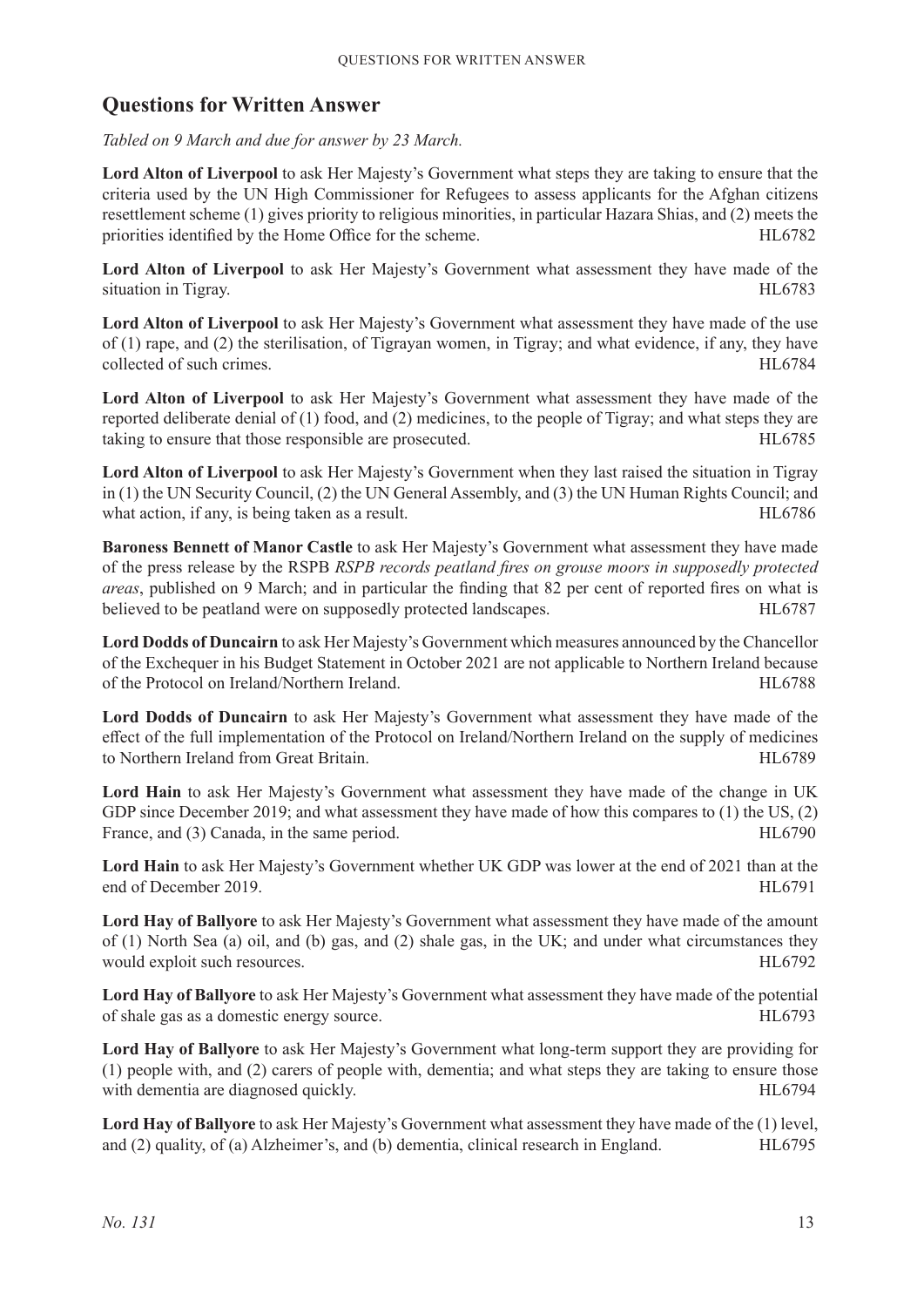**Lord Hay of Ballyore** to ask Her Majesty's Government what steps they are taking to end geographical disparities in (1) Alzheimer's, and (2) dementia, care. HL6796

**Lord Hay of Ballyore** to ask Her Majesty's Government what assessment they have made of the article by the Joseph Rowntree Foundation *New measures won't protect poorest families from new energy price cap*, published on 3 February; and in particular, the finding that "single adult households on low incomes will spend a shocking 43 per cent on average of their income after housing costs on energy bills".

HL6797

**Baroness Hodgson of Abinger** to ask Her Majesty's Government what plans they have to seek to progress legislation to make provision about the welfare of certain kept animals that are in, imported into, or exported from Great Britain, in (1) the current, and (2) the next, parliamentary session. HL6798

**Baroness Hodgson of Abinger** to ask Her Majesty's Government, further to the Written Answer by Baroness Vere of Norbiton on 9 March (HL6483), when they expect Hammersmith Bridge to reopen. HL6799

**Lord Leigh of Hurley** to ask Her Majesty's Government what plans they have to ensure that those citizens who offer to share their homes with Ukrainian refugees as guests will continue to receive full cover from their home insurance policies, including any public liability claims which may arise; and what discussions they have held with insurance companies to implement any such plans. HL6800

**Lord Leigh of Hurley** to ask Her Majesty's Government what steps the Insolvency Service takes to promote the existence of its official receiver compensation scheme to creditors in insolvency procedures, where the official receiver has been appointed as the office holder. HL6801

**Lord Leigh of Hurley** to ask Her Majesty's Government how many payments the Insolvency Service has made under its official receiver compensation scheme in each year for which this information is available; and what is the total value of these payments in each year. HL6802

**Baroness Manzoor** to ask Her Majesty's Government whether Ukrainians entering the country through the proposed Local Sponsorship Scheme for Ukraine will (1) be protected by existing refugee safeguarding policies, (2) have the right to seek employment, and (3) be eligible to claim free healthcare, dentistry and social security benefits. HL6803

**Baroness Masham of Ilton** to ask Her Majesty's Government what plans they have to allow (1) medical, and (2) veterinary, students who are refugees from Ukraine to (a) complete their studies, and (b) work, in the UK. HL6804

**Lord Oates** to ask Her Majesty's Government what assessment they have made of the effect recruitment of Zimbabwean health care staff in the UK has on the health services in that country. HL6805

**Lord Oates** to ask Her Majesty's Government, further to the shortage of health care workers in Zimbabwe, what discussions, if any, they have had with the (1) government of Zimbabwe, and (2) World Health Organisation, about Zimbabwe remaining on the World Health Organisation Health Workforce Support and Safeguard Green List. HL6806

**Lord Oates** to ask Her Majesty's Government when they expect that the World Health Organisation's (WHO) Health Workforce Support and Safeguard List will be updated; and what discussions, if any, they have had with the WHO about this. HL6807

**Lord Oates** to ask Her Majesty's Government what discussions they have had with the government of Zimbabwe about entering a partnership agreement concerning the recruitment of health care workers from that country. HL6808

**Lord Patten** to ask Her Majesty's Government what assessment they have made of the state of relations between the UK and Tunisia. The UK and Tunisia.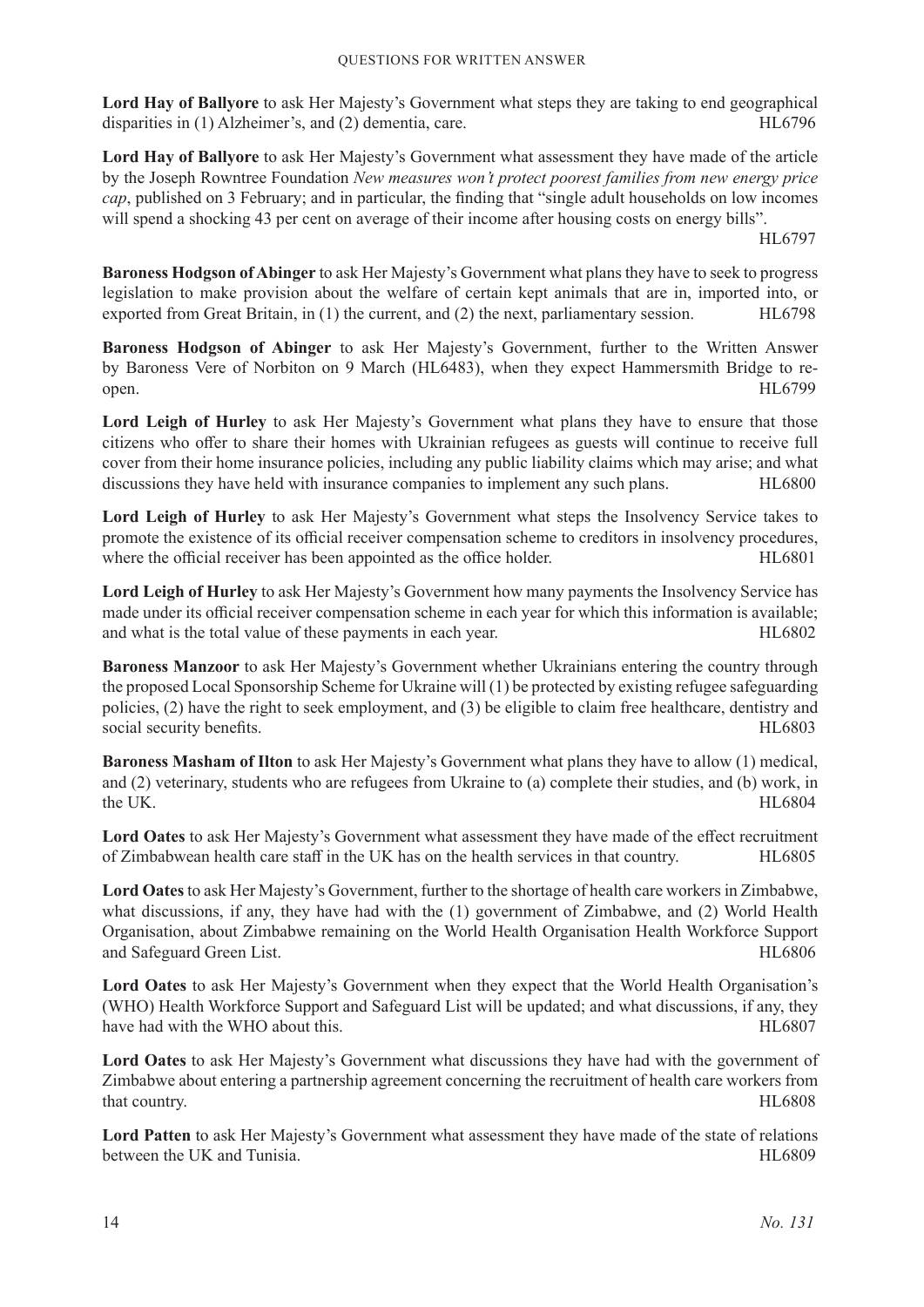**Lord Patten** to ask Her Majesty's Government what assessment they have made of the freedom of democratic (1) expression, and (2) practice, in Tunisia. HL6810

**Lord Patten** to ask Her Majesty's Government what assessment they have made of the role, if any, of Tunisia in resisting terrorism along the North African Mediterranean littoral. HL6811

**Lord Pearson of Rannoch** to ask Her Majesty's Government what plans they have, if any, to reduce fees for (1) university students whose courses will be predominantly online, and (2) former university students whose courses were moved online, as a result of the COVID-19 pandemic. HL6812

**Baroness Randerson** to ask Her Majesty's Government why their *Levelling Up the United Kingdom* white paper, published on 2 February, includes the creation of three "innovation accelerators" in England and Scotland, but none in Wales; and what assessment they made of levels of past spending on research and development in the nations of the UK when they made this decision. HL6813

**Baroness Randerson** to ask Her Majesty's Government what steps they are taking to reduce the effect of rising fuel costs on public transport to ensure that such services are not reduced. HL6814

**Baroness Redfern** to ask Her Majesty's Government what plans they have to ensure that planning reforms are implemented with due regard for (1) the needs of employers, local economies and the skills system; and (2) the levelling up agenda. HL6815

**Baroness Ritchie of Downpatrick** to ask Her Majesty's Government what steps they will take to support local authorities who are not included in the initial 22 authorities receiving £67m in the first phase of the Home Upgrade Grant. HL6816

**Baroness Ritchie of Downpatrick** to ask Her Majesty's Government what assessment they have made of the impact of rising global gas prices on achieving their Net Zero targets; and what steps they will take to mitigate this impact. HL6817

**Lord Rogan** to ask Her Majesty's Government what plans they have to mark the 25th anniversary of the Belfast Agreement in 2023. HL6818

**The Lord Bishop of St Albans** to ask Her Majesty's Government, further to the Written Answer by Lord Ahmad of Wimbledon on 7 March (HL6312), what assessment they have made as to whether the process of Albanization is occurring in relation to (1) churches, and (2) monasteries, in (a) Nagorno-Karabakh, and (b) the surrounding regions, retaken by Azerbaijan. HL6819

**The Lord Bishop of St Albans** to ask Her Majesty's Government, further to the Written Answer by Lord Ahmad of Wimbledon on 7 March (HL6312), what assessment they have made of the disappearance of Armenian Khachkars from the Nakhichevan. The Same of the Nakhichevan.

**The Lord Bishop of St Albans** to ask Her Majesty's Government, further to the Written Answer by Lord Ahmad of Wimbledon on 7 March (HL6312), what attempts they have made to document the destruction of Armenian historical sites in Nakhichevan. HL6821

**The Lord Bishop of St Albans** to ask Her Majesty's Government, further to the Written Answer by Lord Ahmad of Wimbledon on 7 March (HL6312), what assessment they have made of the (1) future, and (2) safety, of Armenian historical sites in Azerbaijan. HL6822

**The Lord Bishop of St Albans** to ask Her Majesty's Government what plans they have to provide shortterm accommodation for non-vulnerable Ukrainian adults who have been granted leave to remain but have no access to public funds. HL6823

**Lord Scriven** to ask Her Majesty's Government, of the (1) WhatsApp, and (2) text, messages that Lord Bethell (a) received, and (b) sent, in relation to Abingdon Health from his private mobile telephone while a Minister, how many did officials from the Department of Health and Social Care (i) see, and (ii) record.

HL6824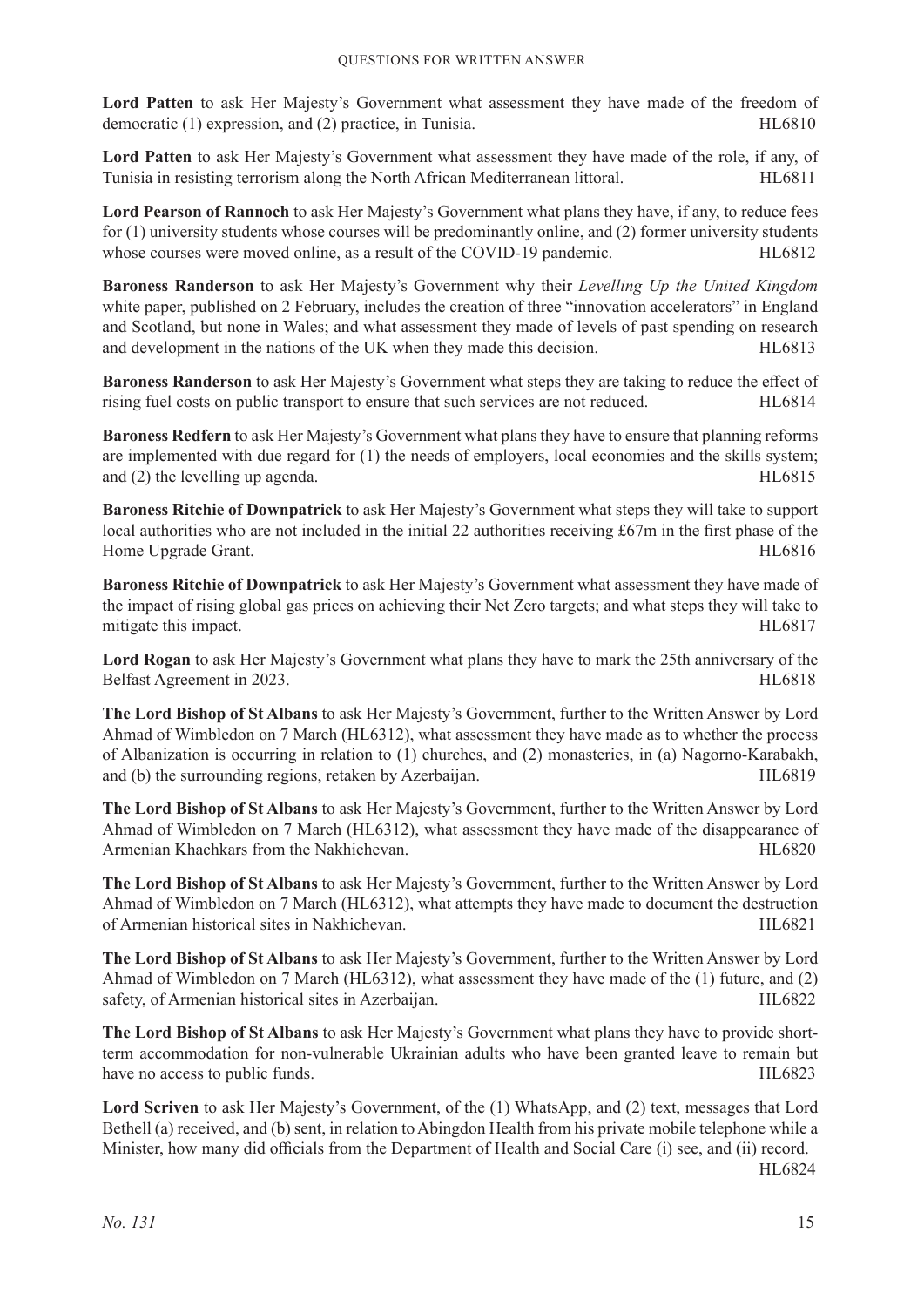**Lord Storey** to ask Her Majesty's Government what assessment they have made of the number of (1) children, and (2) young people, who have been diagnosed as having myalgic encephalomyelitis (ME).

HL6825

**Lord Storey** to ask Her Majesty's Government what support they are providing to (1) children, and (2) young people, in full-time education who have myalgic encephalomyelitis (ME). HL6826

**Lord Storey** to ask Her Majesty's Government how many children have an Education, Health and Care Plan (EHCP) due to having myalgic encephalomyelitis (ME). HL6827

**Lord Taylor of Warwick** to ask Her Majesty's Government what assessment they have made of the effectiveness of plans under the Economic Crime (Transparency and Enforcement) Bill to require Russian oligarchs to declare their identity details upon (1) sale, or (2) transfer, of any UK assets. HL6828

**Lord Taylor of Warwick** to ask Her Majesty's Government what plans they have to reintroduce the Feed-In Tariff for homeowners investing in solar panels. HL6829

**Lord Taylor of Warwick** to ask Her Majesty's Government what steps they are taking to reduce the UK's reliance on Russian gas. The state of the state of the state of the state of the state of the state of the state of the state of the state of the state of the state of the state of the state of the state of the state of th

**Lord Taylor of Warwick** to ask Her Majesty's Government what plans they have to extend the Electric Vehicle Homecharge Scheme to increase the uptake of electric vehicles. HL6831

**Lord Taylor of Warwick** to ask Her Majesty's Government what plans they have to permit anyone with a Ukrainian passport to take refuge in the UK. The same state of the UK and the UK.

### **Questions unanswered after 10 working days**

*The questions asked on the dates shown in bold were due for answer by the dates in brackets. The government department responsible for answering each question is shown in square brackets.*

**2 December 2021** (16 December 2021) HL4642 Lord Jones of Cheltenham [Department of Health and Social Care]

**10 January** (24 January) HL5249 Lord Jones [Department of Health and Social Care]

**18 January** (1 February) HL5488 Lord Hunt of Kings Heath [Department of Health and Social Care]

**31 January** (14 February) HL5820 Lord Watson of Invergowrie [Department of Health and Social Care] HL5821 Lord Watson of Invergowrie [Department of Health and Social Care]

**1 February** (15 February)

HL5850 Baroness Ritchie of Downpatrick [Department of Health and Social Care] HL5851 Baroness Ritchie of Downpatrick [Department of Health and Social Care]

**2 February** (16 February) HL5893 Baroness Redfern [Department of Health and Social Care]

**3 February** (17 February) HL5922 Baroness Cumberlege [Department of Health and Social Care] HL5911 Lord Alton of Liverpool [Department of Health and Social Care]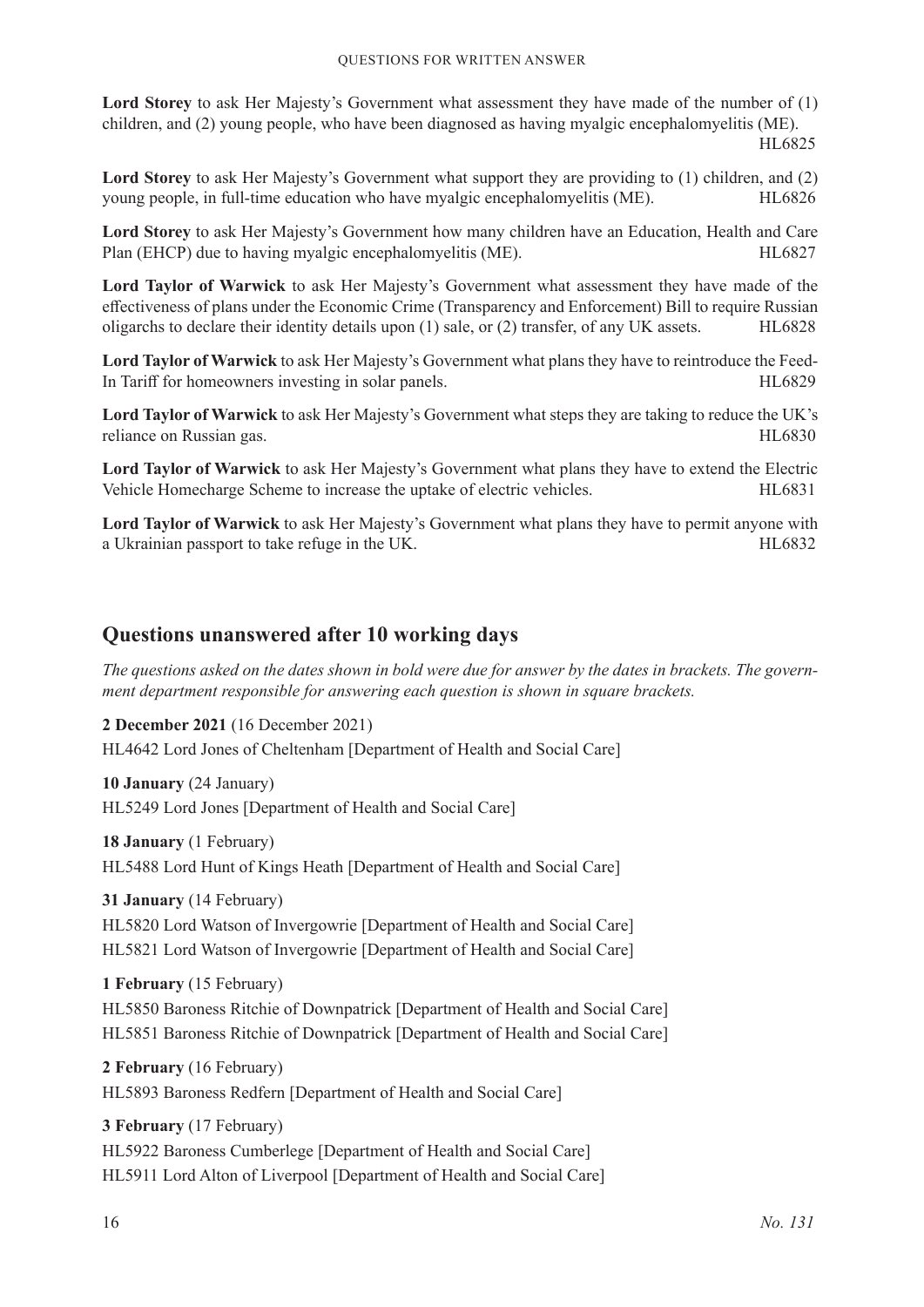HL5912 Lord Alton of Liverpool [Department of Health and Social Care] HL5913 Lord Alton of Liverpool [Department of Health and Social Care]

### **7 February** (21 February)

HL6014 Lord Alton of Liverpool [Department of Health and Social Care] HL6032 Lord Jones of Cheltenham [Department of Health and Social Care] HL6033 Lord Jones of Cheltenham [Department of Health and Social Care]

### **8 February** (22 February)

HL6065 Lord Alton of Liverpool [Department of Health and Social Care] HL6106 Baroness Whitaker [Department of Health and Social Care]

#### **21 February** (7 March)

HL6213 Lord Alton of Liverpool [Department of Health and Social Care] HL6285 Lord Mendelsohn [Department of Health and Social Care] HL6248 Baroness Hamwee [Home Office] HL6249 Baroness Hamwee [Home Office]

#### **22 February** (8 March)

HL6339 Lord Dodds of Duncairn [Department for International Trade] HL6340 Lord Dodds of Duncairn [Department for International Trade] HL6344 Lord Hunt of Kings Heath [Department of Health and Social Care] HL6345 Lord Hunt of Kings Heath [Department of Health and Social Care] HL6346 Lord Hunt of Kings Heath [Department of Health and Social Care] HL6337 Lord Boateng [Home Office]

#### **23 February** (9 March)

HL6400 Lord Taylor of Warwick [Foreign, Commonwealth and Development Office] HL6397 Lord Storey [Cabinet Office] HL6377 Lord Jones of Cheltenham [Home Office] HL6378 Lord Jones of Cheltenham [Home Office]

*Number of questions allocated to each department which are unanswered after 10 working days*

Cabinet Office (1)

Department for International Trade (2)

Department of Health and Social Care (22)

Foreign, Commonwealth and Development Office (1)

Home Office (5)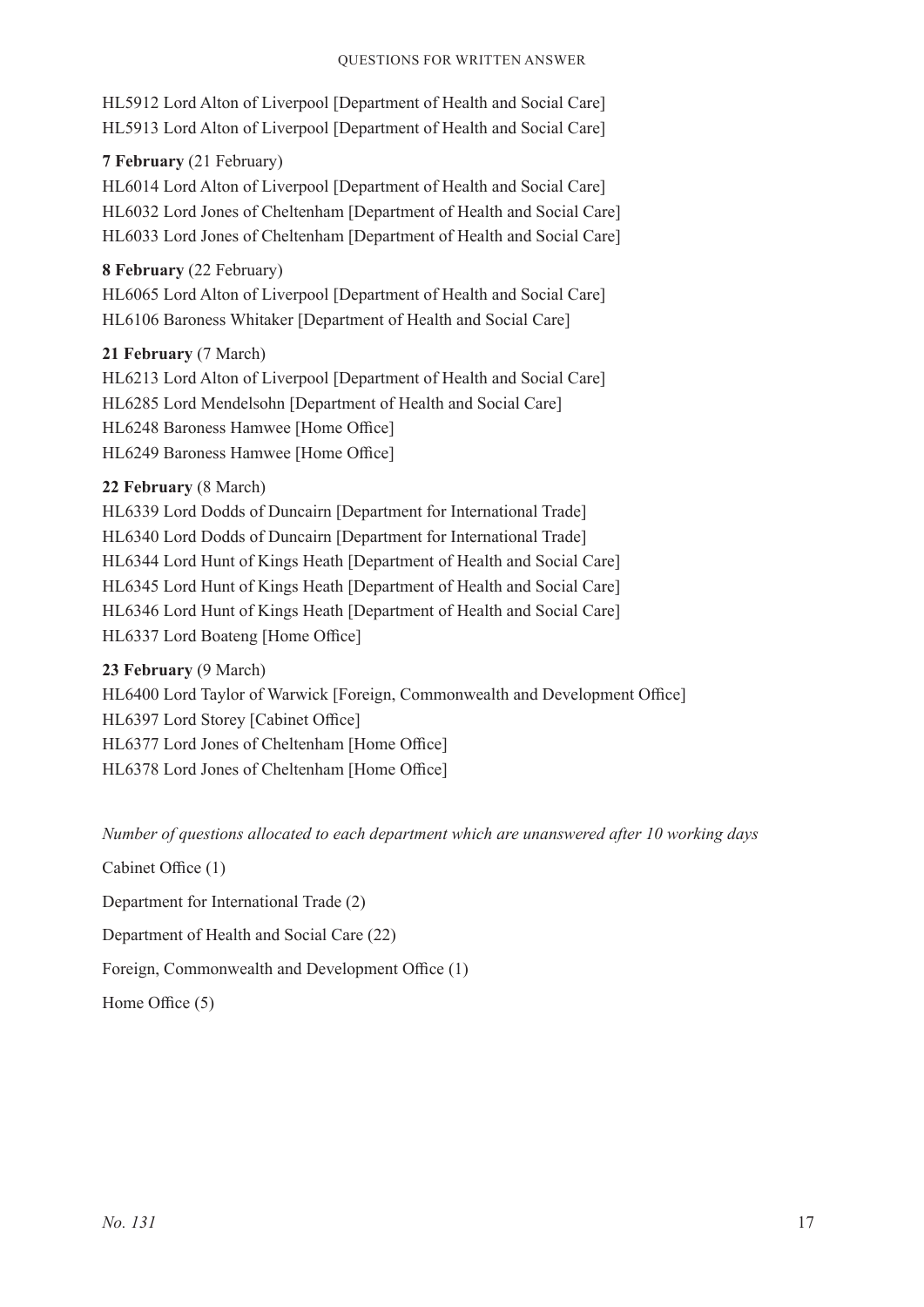## **Bills in Progress**

|                                                                                                                  | <b>Type of Bill</b> | To be      |
|------------------------------------------------------------------------------------------------------------------|---------------------|------------|
|                                                                                                                  |                     | considered |
| <b>Referred to the Standing Orders Committee</b>                                                                 |                     |            |
| High Speed Rail (Crewe-Manchester) Bill                                                                          | Government          |            |
| <b>Waiting for Second Reading</b>                                                                                |                     |            |
| Sewage (Inland Waters) Bill [HL]                                                                                 | Private Member's    |            |
| Game Birds (Cage Breeding) Bill [HL]                                                                             | Private Member's    |            |
| Age of Criminal Responsibility Bill [HL]                                                                         | Private Member's    |            |
| Modern Slavery (Amendment) Bill [HL]                                                                             | Private Member's    |            |
| Digital Economy Act 2017 (Amendment) Bill [HL]                                                                   | Private Member's    |            |
| Front-loaded Child Benefit Bill [HL]                                                                             | Private Member's    |            |
| Constitutional Convention Bill [HL]                                                                              | Private Member's    |            |
| Marriage Act 1949 (Amendment) Bill [HL]                                                                          | Private Member's    |            |
| Certificate of Loss Bill [HL]                                                                                    | Private Member's    |            |
| House of Lords (Peerage Nominations) Bill [HL]                                                                   | Private Member's    |            |
| Divorce (Financial Provision) Bill [HL]                                                                          | Private Member's    |            |
| Minimum Energy Performance of Buildings Bill [HL]                                                                | Private Member's    |            |
| Construction (Retentions Abolition) Bill [HL]                                                                    | Private Member's    |            |
| Public Authority Algorithm Bill [HL]                                                                             | Private Member's    |            |
| Modern Slavery (Victim Support) Bill [HL]                                                                        | Private Member's    |            |
| Road Traffic Offences (Cycling) Bill [HL]                                                                        | Private Member's    |            |
| Mandatory Training on Learning Disabilities and Autism Bill<br>[HL]                                              | Private Member's    |            |
| Duchy of Cornwall Bill [HL]                                                                                      | Private Member's    |            |
| Emissions Reduction (Local Authorities in London) Bill [HL]                                                      | Private Member's    |            |
| Road Traffic Act 1988 (Alcohol Limits) (Amendment) Bill [HL]                                                     | Private Member's    |            |
| Commonwealth Parliamentary Association (Status) Bill [HL]                                                        | Private Member's    |            |
| Lead Ammunition (Restriction) Bill [HL]                                                                          | Private Member's    |            |
| Approved Premises (Substance Testing) Bill                                                                       | Private Member's    |            |
| Cultural Objects (Protection from Seizure) Bill                                                                  | Private Member's    | 18 March   |
| Motor Vehicles (Compulsory Insurance) Bill                                                                       | Private Member's    | 18 March   |
| <b>Animals (Penalty Notices) Bill</b>                                                                            | Private Member's    | 18 March   |
| Glue Traps (Offences) Bill                                                                                       | Private Member's    |            |
| Down Syndrome Bill                                                                                               | Private Member's    | 18 March   |
| Learning Disabilities (Access to Services) Bill [HL]                                                             | Private Member's    |            |
| War Powers Bill [HL]                                                                                             | Private Member's    |            |
| Marriage and Civil Partnership (Minimum Age) Bill                                                                | Private Member's    |            |
| Pension Schemes (Conversion of Guaranteed Minimum Pensions)<br>Bill (Northern Irish Legislative Consent granted) | Private Member's    |            |
| <b>Committed to an Unopposed Bill Committee</b>                                                                  |                     |            |
| Monken Hadley Common Bill                                                                                        | Private             | 14 March   |
| <b>Committed to a Committee of the Whole House</b>                                                               |                     |            |
| Office of the Whistleblower Bill [HL]                                                                            | Private Member's    |            |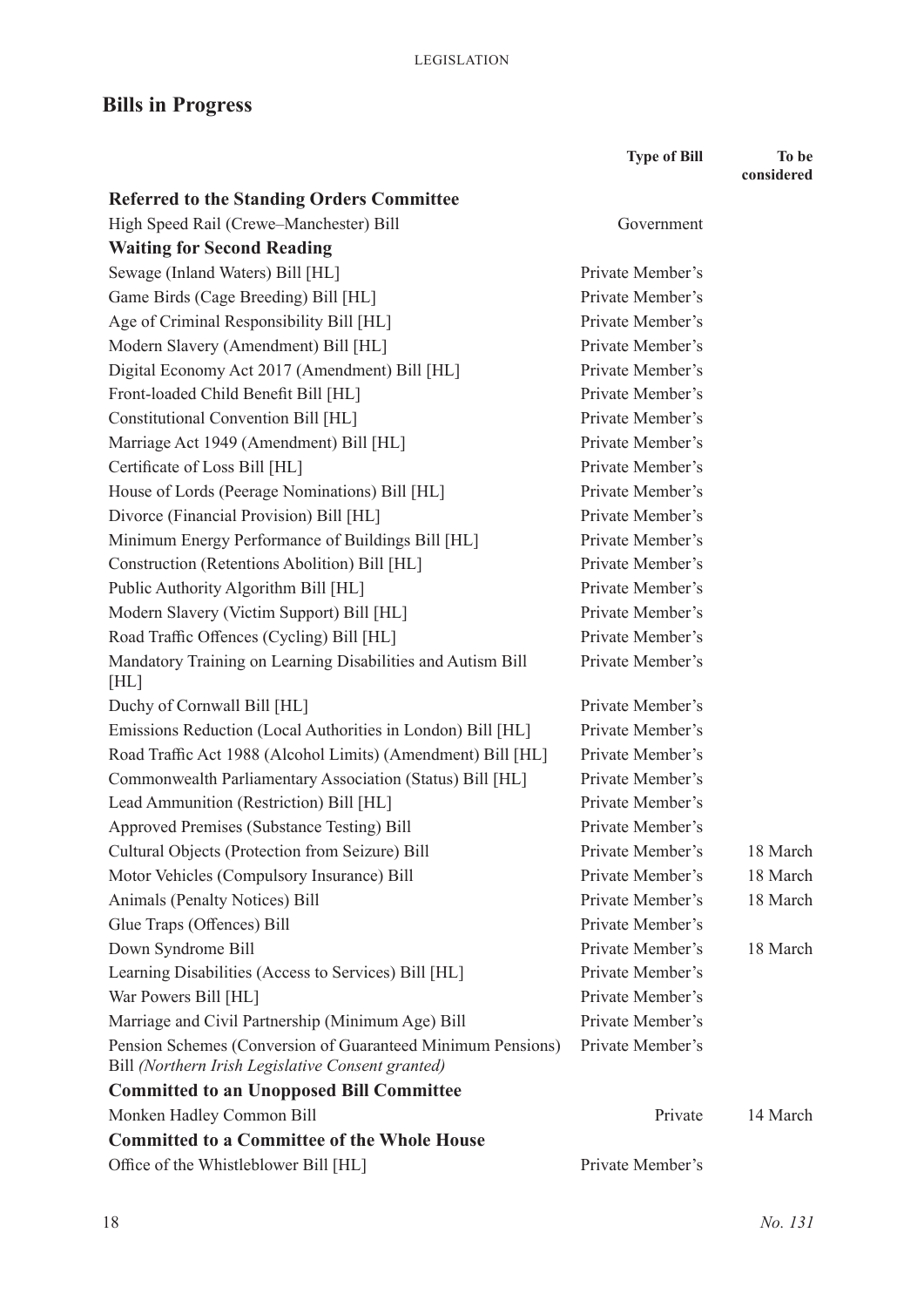| Higher Education Cheating Services Prohibition Bill [HL]                                          | Private Member's |          |
|---------------------------------------------------------------------------------------------------|------------------|----------|
| Assisted Dying Bill [HL]                                                                          | Private Member's |          |
| Age Assurance (Minimum Standards) Bill [HL]                                                       | Private Member's |          |
| House of Lords (Hereditary Peers) (Abolition of By-Elections)                                     | Private Member's |          |
| Bill [HL] (Queen's consent to be signified)                                                       |                  |          |
| Digital Economy Act 2017 (Commencement of Part 3) Bill [HL]                                       | Private Member's |          |
| Representation of the People (Young People's Enfranchisement)<br>Bill [HL]                        | Private Member's |          |
| Elections Bill (Scottish Legislative Consent withheld)                                            | Government       | 10 March |
| Education (Careers Guidance in Schools) Bill                                                      | Private Member's |          |
| Local Government (Disqualification) Bill                                                          | Private Member's |          |
| Taxis and Private Hire Vehicles (Safeguarding and Road Safety)<br><b>Bill</b>                     | Private Member's |          |
| Office for Demographic Change Bill [HL]                                                           | Private Member's |          |
| Economic Crime (Transparency and Enforcement) Bill                                                | Government       | 14 March |
| <b>Waiting for Report</b>                                                                         |                  |          |
| Subsidy Control Bill (Welsh Legislative Consent Motion withheld)                                  | Government       |          |
| Health and Care Bill (Northern Irish, Welsh and Scottish<br>Legislative Consent granted)          | Government       |          |
| Judicial Review and Courts Bill (Scottish Legislative Consent<br>granted)                         | Government       |          |
| Building Safety Bill (Queen's and Prince of Wales's consents to<br>be signified)                  | Government       |          |
| Nuclear Energy (Financing) Bill                                                                   | Government       |          |
| <b>Waiting for Third Reading</b>                                                                  |                  |          |
| Refugees (Family Reunion) Bill [HL]                                                               | Private Member's | 18 March |
| Coroners (Determination of Suicide) Bill [HL]                                                     | Private Member's |          |
| Cigarette Stick Health Warnings Bill [HL]                                                         | Private Member's | 18 March |
| Onshore Wind Bill [HL]                                                                            | Private Member's | 18 March |
| Nationality and Borders Bill (Scottish and Welsh Legislative<br>Consent correspondence published) | Government       | 14 March |
| Commercial Rent (Coronavirus) Bill (Welsh Legislative Consent<br>granted)                         | Government       | 15 March |
| <b>Sent to the Commons</b>                                                                        |                  |          |
| Professional Qualifications Bill [HL] (Welsh and Scottish                                         | Government       |          |
| Legislative Consent withheld)                                                                     |                  |          |
| Education (Assemblies) Bill [HL]                                                                  | Private Member's |          |
| Animal Welfare (Sentience) Bill [HL]                                                              | Government       |          |
| Status of Workers Bill [HL]                                                                       | Private Member's |          |
| Wellbeing of Future Generations Bill [HL]                                                         | Private Member's |          |
| Elderly Social Care (Insurance) Bill [HL]                                                         | Private Member's |          |
| Organ Tourism and Cadavers on Display Bill [HL]                                                   | Private Member's |          |
| Education (Environment and Sustainable Citizenship) Bill [HL]                                     | Private Member's |          |
| <b>Returned to the Commons amended</b>                                                            |                  |          |
| Dissolution and Calling of Parliament Bill                                                        | Government       |          |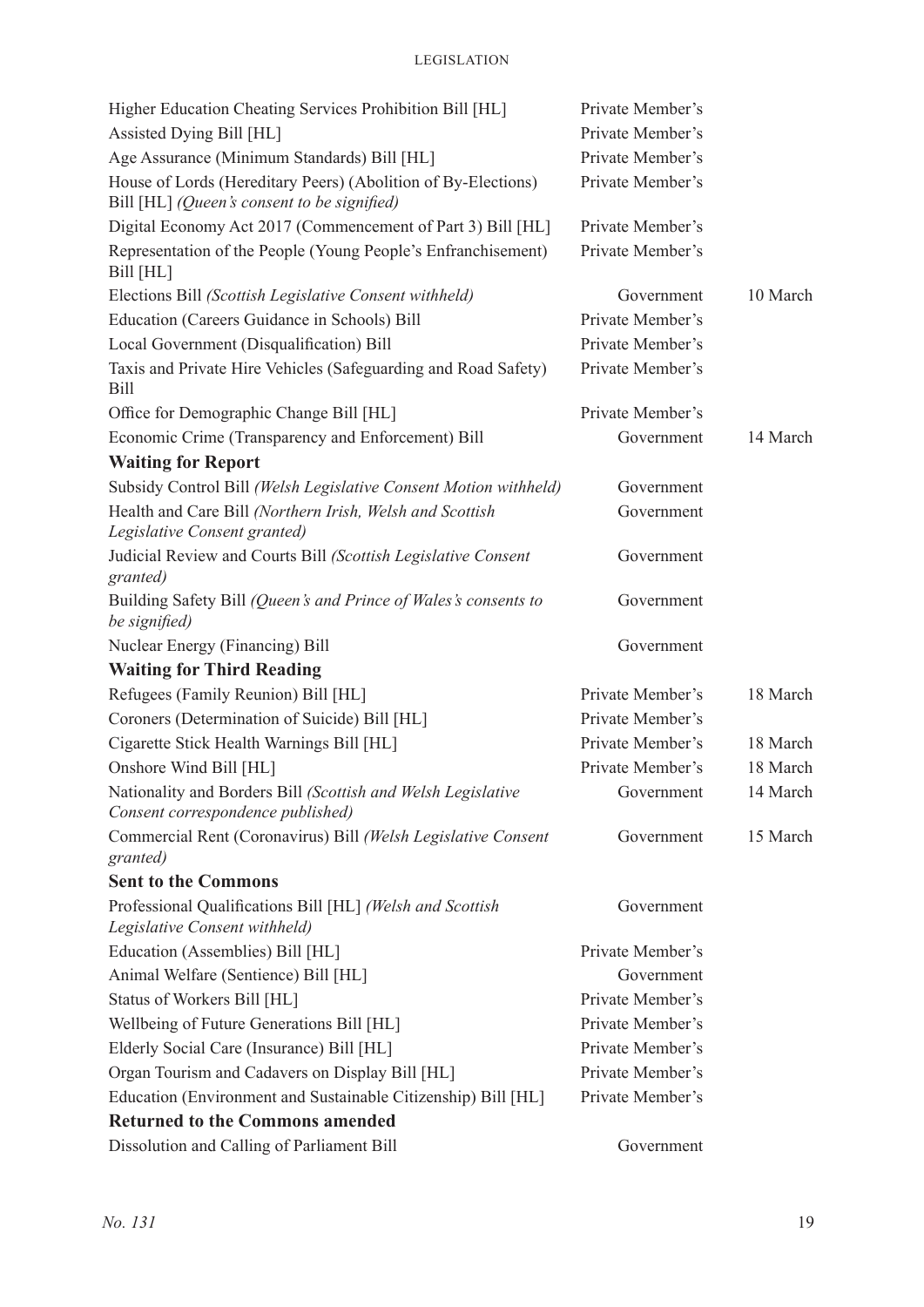| <b>Waiting for Consideration of Commons Reasons and</b>                                                                                                       |            |          |
|---------------------------------------------------------------------------------------------------------------------------------------------------------------|------------|----------|
| <b>Amendments</b>                                                                                                                                             |            |          |
| Skills and Post-16 Education Bill [HL] (Welsh Legislative<br>Consent granted)                                                                                 | Government |          |
| Police, Crime, Sentencing and Courts Bill (Scottish and Northern<br>Irish Legislative Consent granted, Welsh Legislative Consent<br>correspondence published) | Government |          |
| National Insurance Contributions Bill                                                                                                                         | Government | 14 March |
| <b>Returned to the Commons with an Amendment</b>                                                                                                              |            |          |
| Highgate Cemetery Bill [HL]                                                                                                                                   | Private    |          |
| <b>Waiting for Royal Assent</b>                                                                                                                               |            |          |
| Public Service Pensions and Judicial Offices Bill [HL] (Northern<br>Irish and Welsh Legislative Consent granted)                                              | Government | 10 March |

### **Statutory Instruments in Progress**

#### **Affirmative Instruments waiting for consideration by the Joint Committee on Statutory Instruments**

Russia (Sanctions) (EU Exit) (Amendment) (No. 4) Regulations 2022 *32nd Report from the Secondary Legislation Scrutiny Committee*

Russia (Sanctions) (EU Exit) (Amendment) (No. 5) Regulations 2022 *32nd Report from the Secondary Legislation Scrutiny Committee*

Draft Civil Enforcement of Road Traffic Contraventions (Representations and Appeals) (England) Regulations 2022 *29th Report from the Secondary Legislation Scrutiny Committee*

Russia (Sanctions) (EU Exit) (Amendment) (No. 6) Regulations 2022

#### **Affirmative Instruments waiting for Affirmative Resolution**

Draft Trade Union (Deduction of Union Subscriptions from Wages in the Public Sector) Regulations 2017 *Special attention drawn to the instrument by the Secondary Legislation Scrutiny Committee, 29th Report, Session 2016–17*

Draft International Waste Shipments (Amendment) (EU Exit) Regulations 2021 *41st Report from the Secondary Legislation Scrutiny Committee, Session 2019–21*

Draft Internal Market Information System Regulation (Amendment etc.) Regulations 2021

Draft Small Business, Enterprise and Employment Act 2015 and Pubs Code etc. (Amendment) Regulations 2021 (14 March)

Draft Greenhouse Gas Emissions Trading Scheme (Amendment) Order 2022 (*14 March*)

Draft Guaranteed Minimum Pensions Increase Order 2022 (*14 March*)

Draft Social Security Benefits Up-rating Order 2022 (*14 March*)

Draft Early Legal Advice Pilot Scheme Order 2022 *29th Report from the Secondary Legislation Scrutiny Committee (10 March)*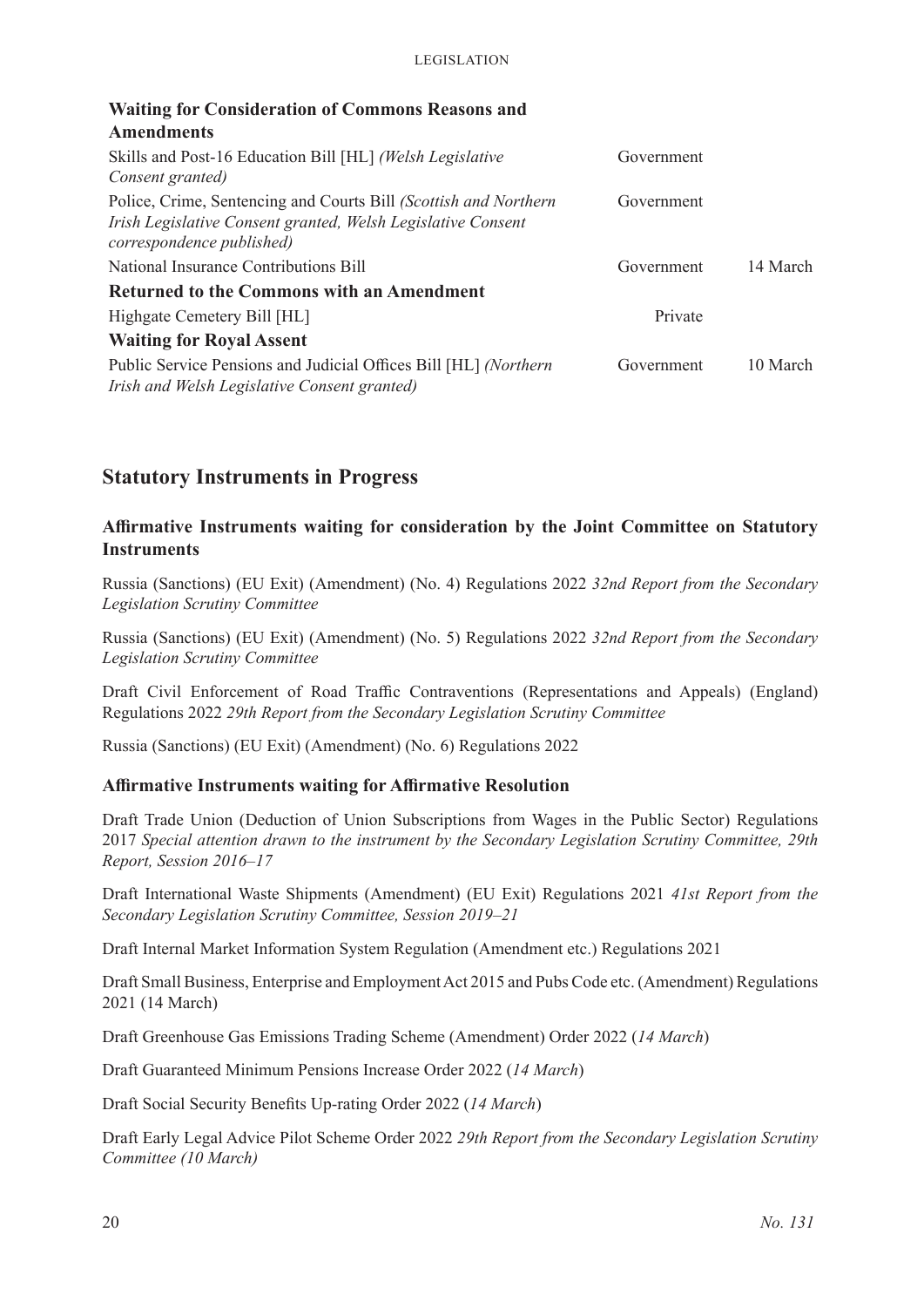Draft Genetically Modified Organisms (Deliberate Release) (Amendment) (England) Regulations 2022 *Special attention drawn to the instrument by the Secondary Legislation Scrutiny Committee, 29th Report (14 March)*

Draft Airports Slot Allocation (Alleviation of Usage Requirements) Regulations 2022 *29th Report from the Secondary Legislation Scrutiny Committee (10 March)*

Draft Cumbria (Structural Changes) Order 2022 *29th Report from the Secondary Legislation Scrutiny Committee (14 March)*

Draft Goods Vehicles (Licensing of Operators) (Amendment) Regulations 2022 *29th Report from the Secondary Legislation Scrutiny Committee (14 March)*

Draft North Yorkshire (Structural Changes) Order 2022 *29th Report from the Secondary Legislation Scrutiny Committee (14 March)*

Draft Scotland Act 2016 (Social Security) (Adult Disability Payment and Child Disability Payment) (Amendment) Regulations 2022 (*10 March*)

Draft Somerset (Structural Changes) Order 2022 *29th Report from the Secondary Legislation Scrutiny Committee (14 March)*

Draft European Union (Withdrawal) Act 2018 (Repeal of EU Restrictions in Devolution Legislation, etc.) Regulations 2022 *30th Report from the Secondary Legislation Scrutiny Committee*

Draft Flood Reinsurance (Amendment) Regulations 2022 *29th Report from the Secondary Legislation Scrutiny Committee (10 March)*

Draft Combined Authorities (Borrowing) Regulations 2022 *30th Report from the Secondary Legislation Scrutiny Committee*

Draft Energy Performance of Buildings (England and Wales) (Amendment) Regulations 2022

Draft National Minimum Wage (Amendment) Regulations 2022 (*10 March*)

Draft Social Security (Scotland) Act 2018 (Disability Assistance and Information-Sharing) (Consequential Provision and Modifications) Order 2022 (10 March)

Draft Agriculture (Financial Assistance) (Amendment) Regulations 2022 *30th Report from the Secondary Legislation Scrutiny Committee*

Draft Direct Payments to Farmers (Reductions) (England) Regulations 2022 *30th Report from the Secondary Legislation Scrutiny Committee*

Draft Commissioner for Patient Safety (Appointment and Operation) (England) Regulations 2022

Draft Electricity Supplier Payments (Amendment) Regulations 2022

Draft Human Medicines (Amendments Relating to the Early Access to Medicines Scheme) Regulations 2022 (*14 March*)

Draft Human Medicines (Coronavirus and Influenza) (Amendment) Regulations 2022 *31st Report from the Secondary Legislation Scrutiny Committee (14 March)*

Health Protection (Coronavirus, Restrictions) (Self-Isolation etc.) (Revocation) (England) Regulations 2022 *31st Report from the Secondary Legislation Scrutiny Committee (14 March)*

Draft Agriculture (Lump Sum Payment) (England) Regulations 2022 *30th Report from the Secondary Legislation Scrutiny Committee*

Draft Food and Feed Safety (Miscellaneous Amendments and Transitional Provisions) Regulations 2022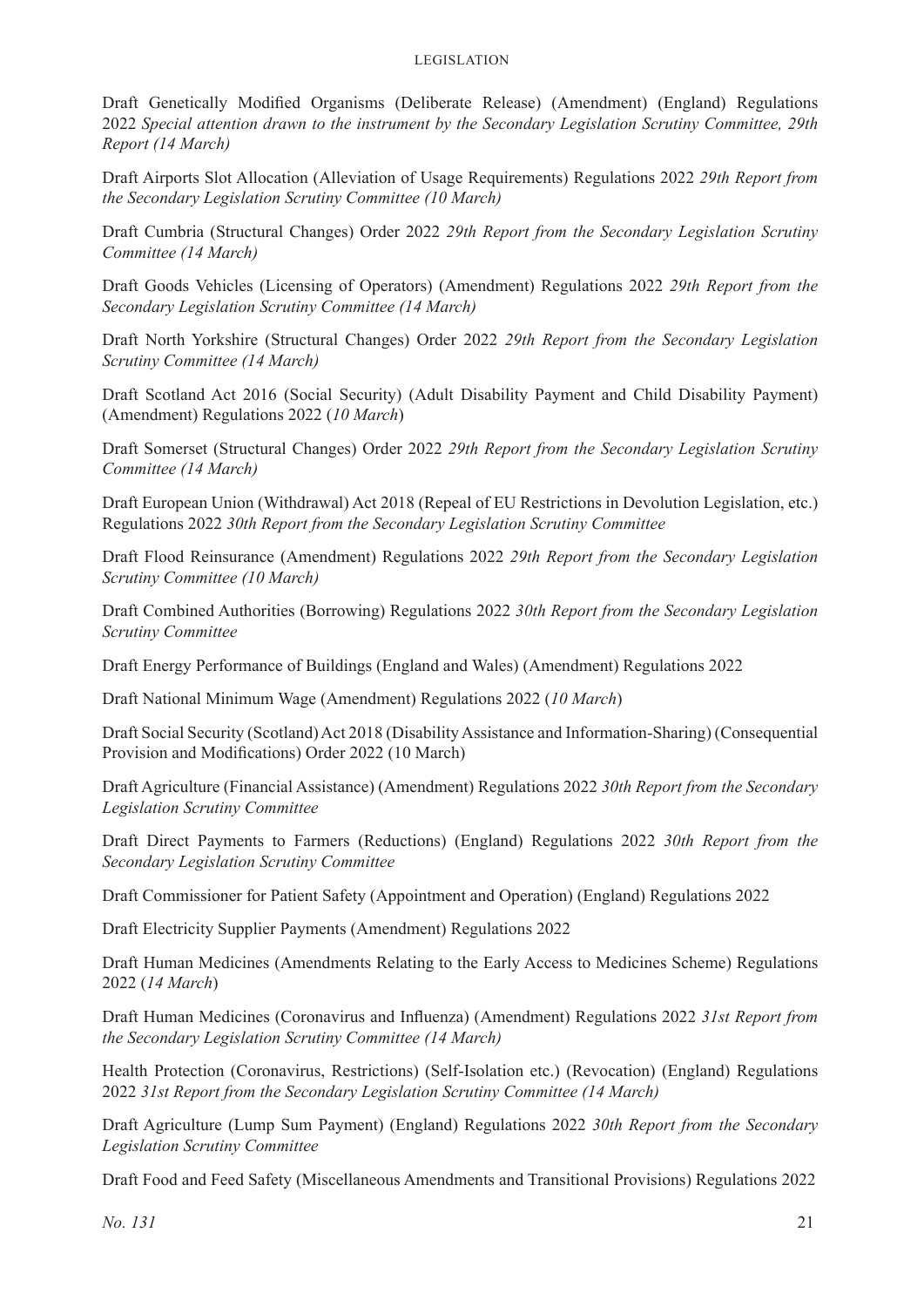Draft Boiler Upgrade Scheme (England and Wales) Regulations 2022 *Special attention drawn to the instrument by the Secondary Legislation Scrutiny Committee, 32nd Report*

#### **Negative Instruments**

Town and Country Planning (Napier Barracks) Special Development Order 2021 *Special attention drawn to the instrument by the Secondary Legislation Scrutiny Committee, 13th Report. Praying time expired 1 November 2021.*

Road Vehicles (Construction and Use) (Amendment) Regulations 2022 *29th Report from the Secondary Legislation Scrutiny Committee. Praying time ends 14 March.*

Statement of Changes in Immigration Rules *29th Report from the Secondary Legislation Scrutiny Committee. Praying time ends 14 March.*

Civil Enforcement of Road Traffic Contraventions (Approved Devices, Charging Guidelines and General Provisions) (England) Regulations 2022 *29th Report from the Secondary Legislation Scrutiny Committee. Praying time ends 17 March.*

Road Vehicles (Construction and Use) (Amendment) (No. 2) Regulations 2022 *30th Report from the Secondary Legislation Scrutiny Committee. Praying time ends 22 March.*

Apprenticeships (Miscellaneous Provisions) (Amendment) (England) Regulations 2022 *30th Report from the Secondary Legislation Scrutiny Committee. Praying time ends 21 March.*

Council Tax (Demand Notices and Reduction Schemes) (England) (Amendment) Regulations 2022 *30th Report from the Secondary Legislation Scrutiny Committee. Praying time ends 1 April.*

Ivory Prohibitions (Exemptions) (Process and Procedure) Regulations 2022 *31st Report from the Secondary Legislation Scrutiny Committee. Praying time ends 24 March.*

Competition Act 1998 (Health Services for Patients in England) (Coronavirus) (Public Policy Exclusion) Order 2022 *31st Report from the Secondary Legislation Scrutiny Committee. Praying time ends 1 April.*

Health Protection (Coronavirus, International Travel and Operator Liability) (England) (Amendment) (No. 2) Regulations 2022 *31st Report from the Secondary Legislation Scrutiny Committee. Praying time ends 31 March.*

Health Protection (Coronavirus, International Travel and Operator Liability) (England) (Amendment) (No. 3) Regulations 2022 *31st Report from the Secondary Legislation Scrutiny Committee. Praying time ends 22 March.*

Statement of changes in Immigration Rules *31st Report from the Secondary Legislation Scrutiny Committee. Praying time ends 28 March.*

Domestic Renewable Heat Incentive Scheme and Renewable Heat Incentive Scheme (Amendment) Regulations 2022 *32nd Report from the Secondary Legislation Scrutiny Committee. Praying time ends 1 April.*

Statutory Sick Pay (Coronavirus) (Miscellaneous Amendments) Regulations 2022 *32nd Report from the Secondary Legislation Scrutiny Committee. Praying time ends 17 March.*

#### **Legislative Reform Order in Progress**

*Draft order laid before the House and reported by the Regulatory Reform Committee*

Draft Legislative Reform (Renewal of National Radio Multiplex Licences) Order 2022 *21st Report from the Regulatory Reform Committee*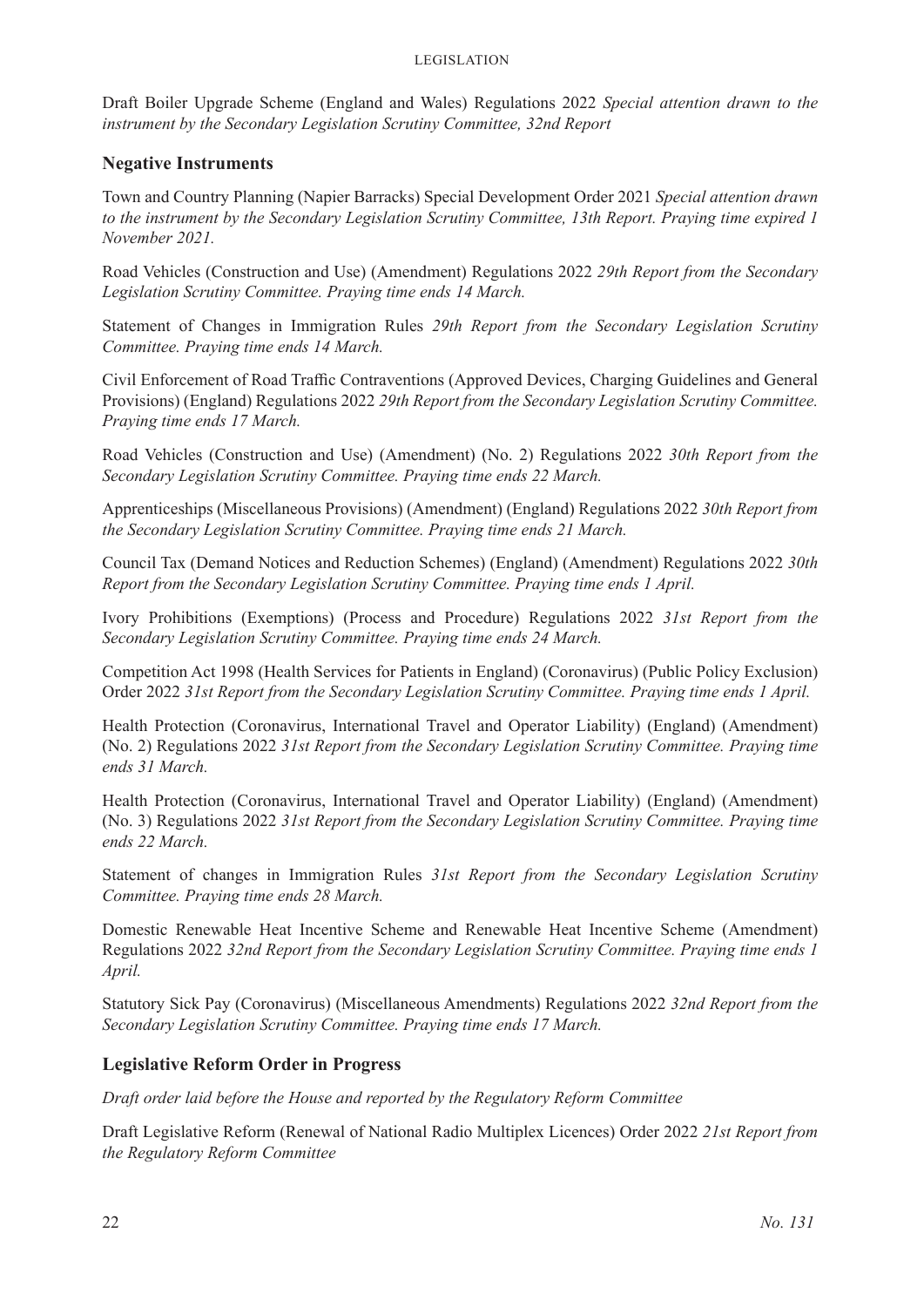#### **Instruments subject to disapproval**

Revision of the Highway Code Rule 149 about Using Mobile Phones while driving *30th Report from the Secondary Legislation Scrutiny Committee. Disapproval period ends: 22 March*

Code of Practice for Private Parking *Special attention drawn to the instrument by the Secondary Legislation Scrutiny Committee, 32nd Report. Disapproval period ends: 28 March.*

#### **Treaties before the House**

Agreement between the United Kingdom and the French Republic concerning Train Driving Licences and Complementary Certificates in respect of Rail Transport through the Channel Fixed Link *Scrutiny period expires: 14 March*

Agreement between the Government of the United Kingdom and the Republic of Serbia on the Readmission of Persons Residing without Authorisation *Scrutiny period expires: 30 March*

Convention on the International Organization for Marine Aids to Navigation *Scrutiny period expires: 26 April*

Sixth Protocol to the Convention of 19 January 1967, as amended by the Protocol of 6 July 1971, between the French Republic and the Federal Republic of Germany on the Construction and Operation of a Very High Neutron Flux Reactor, as further amended by the Agreement of 19 July 1974 between the abovementioned two Governments and the United Kingdom concerning that Government's Accession to the Convention, and by subsequent Protocols of 1976, 1981, 1993, 2002 and 2013 between the three Governments *Scrutiny period expires: 26 April*

### **Retirements**

*The following members of the House have given notice of their intention to retire.*

Lord Tebbit (31 March)

Lord Lea of Crondall (7 April)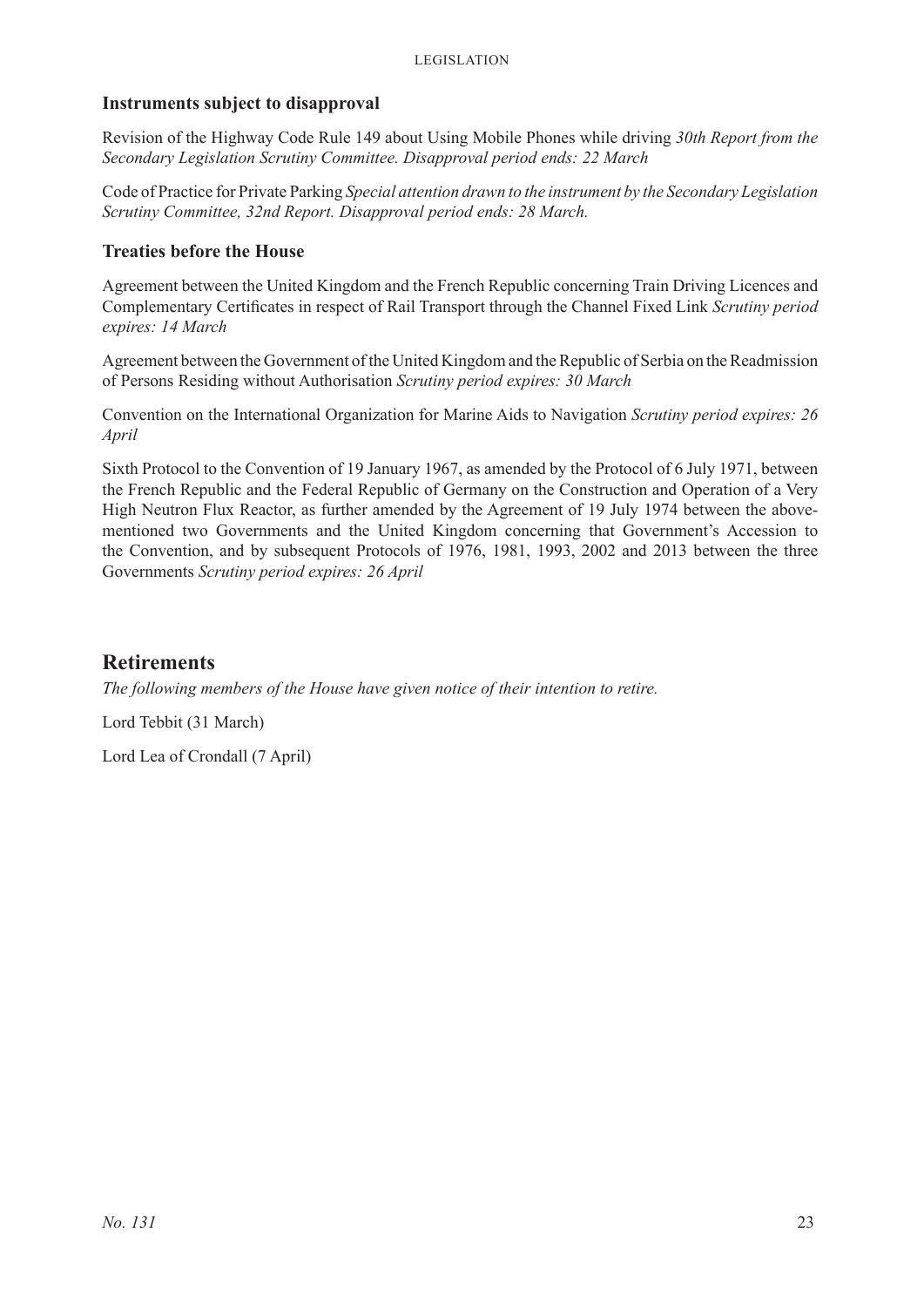### **Committees**

*Only the next meeting of each Committee is listed below. Further details of these meetings, and of planned further meetings, may be found in the House of Lords Committees Weekly Bulletin. Meetings are hybrid where a Committee Room is listed*

### **Thursday 10 March**

| Fraud Act 2006 and Digital Fraud Committee           | Virtual meeting (webcast)             | 9.30am             |
|------------------------------------------------------|---------------------------------------|--------------------|
| Delegated Powers and Regulatory Reform Committee     | Virtual meeting                       | 10.00am            |
| <b>International Agreements Committee</b>            |                                       | 11.00am            |
| Liaison Committee                                    | Room 4A                               | 1.00 <sub>pm</sub> |
| <b>Friday 11 March</b>                               |                                       |                    |
| Common Frameworks Scrutiny Committee                 | Virtual meeting                       | 10.30am            |
| <b>Monday 14 March</b>                               |                                       |                    |
| Monken Hadley Common Unopposed Bill Committee        | Room 4                                | 10.30am            |
| Children and Families Act 2014 Committee             |                                       | 3.00pm             |
| Land Use in England Committee                        |                                       | 3.00 <sub>pm</sub> |
| <b>Adult Social Care Committee</b>                   | Virtual meeting (webcast)             | 3.45pm             |
| <b>Tuesday 15 March</b>                              |                                       |                    |
| <b>Built Environment Committee</b>                   |                                       | 9.45am             |
| Science and Technology Committee                     |                                       | 10.00am            |
| Justice and Home Affairs Committee                   | Room 1                                | 10.00am            |
| <b>Industry and Regulators Committee</b>             |                                       | 10.30am            |
| Communications and Digital Committee                 |                                       | 2.15 <sub>pm</sub> |
| European Affairs Committee                           |                                       | 2.30 <sub>pm</sub> |
| Economic Affairs Committee                           |                                       | 3.00 <sub>pm</sub> |
| Secondary Legislation Scrutiny Committee             | Room G-32, Millbank<br>House          | 3.45pm             |
| <b>Wednesday 16 March</b>                            |                                       |                    |
| Environment and Climate Change Committee             |                                       | 9.30am             |
| <b>Constitution Committee</b>                        |                                       | 10.00am            |
| <b>International Relations and Defence Committee</b> |                                       | 10.30am            |
| <b>Standing Orders (Private Bills) Committee</b>     |                                       | 2.00 <sub>pm</sub> |
| Human Rights (Joint Committee)                       | The Grimond Room,<br>Portcullis House | 2.40pm             |
| <b>Public Services Committee</b>                     |                                       | 2.45 <sub>pm</sub> |
| Protocol on Ireland/Northern Ireland Sub-Committee   |                                       | 3.00 <sub>pm</sub> |
| <b>Statutory Instruments (Joint Committee)</b>       | Virtual meeting                       | 3.40pm             |
| <b>Monday 21 March</b>                               |                                       |                    |
| House of Lords Commission                            |                                       | 4.00 <sub>pm</sub> |
| National Security Strategy (Joint Committee)         | Room 4A                               | 4.00 <sub>pm</sub> |
| <b>Tuesday 26 April</b>                              |                                       |                    |
| Parliamentary Works Estimates Commission             | Room 13                               | 1.00 <sub>pm</sub> |
| <b>Thursday 28 April</b>                             |                                       |                    |
| Services Committee                                   | Committee Room G                      | 1.00 <sub>pm</sub> |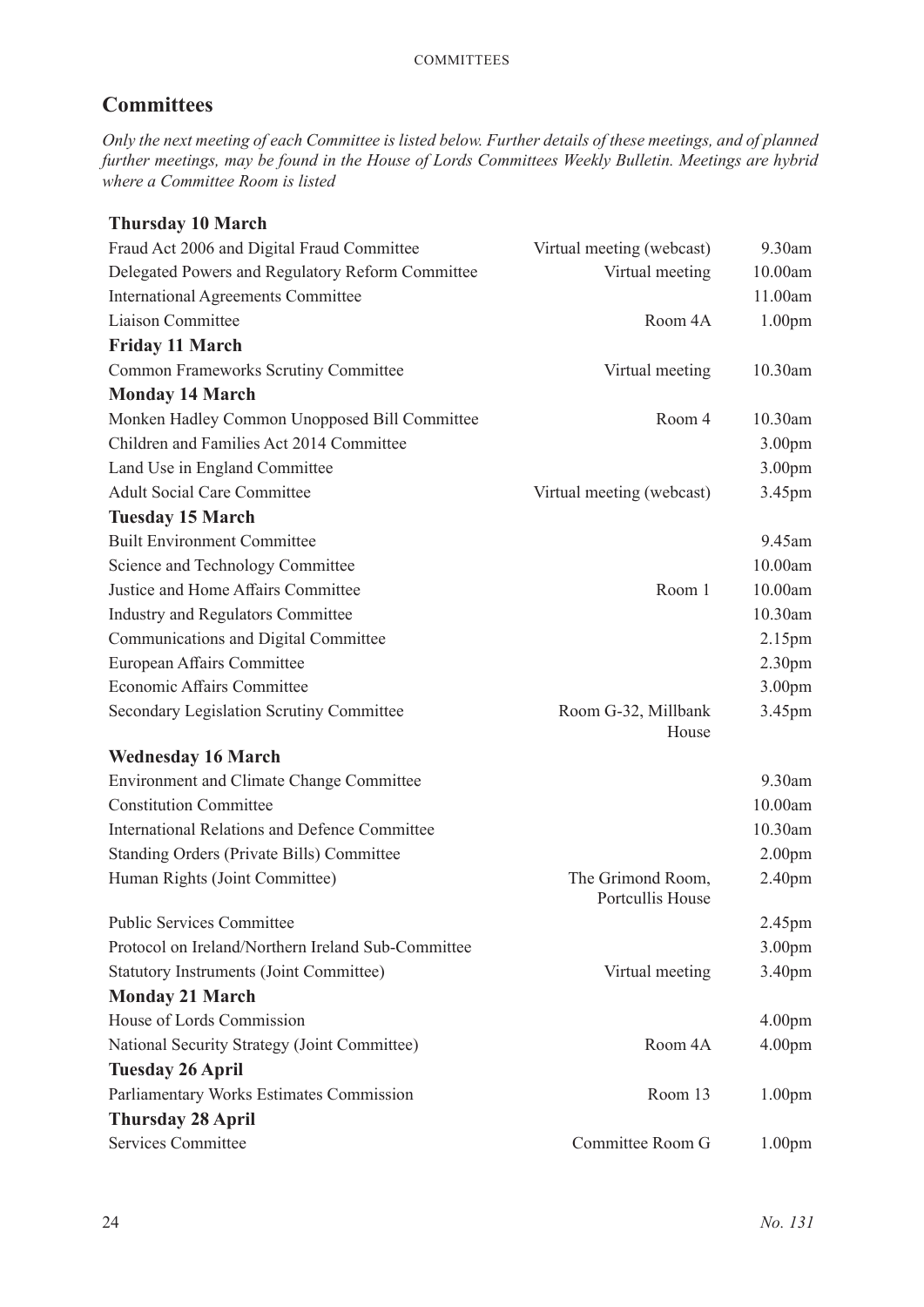### **Minutes of Proceedings of Wednesday 9 March 2022**

*The House met at 3.00pm.*

*Prayers were read by the Lord Bishop of Leeds.*

1 **Notification of retirement** The Clerk of the Parliaments informed the House that he had received written notice from the following members of the House under section 1 of the House of Lords Reform Act 2014 stating that they would retire from the House:

Lord Tebbit on 31 March

Lord Lea of Crondall on 7 April.

### **Select Committee Reports**

#### 2 **Statutory Instruments**

The following Report from the Joint Committee was made and ordered to be printed:

Draft Boiler Upgrade Scheme (England and Wales) Regulations 2022. (27th Report, HL Paper 170)

#### 3 **Secondary Legislation Scrutiny**

The following Report from the Select Committee was made and ordered to be printed:

Drawn to the special attention of the House: Draft Boiler Upgrade Scheme (England and Wales) Regulations 2022 Draft Private Parking Code of Practice

Includes information paragraphs on:

2 instruments relating to COVID-19

Russia (Sanctions) (EU Exit) (Amendment) (No. 4) Regulations 2022 Russia (Sanctions) (EU Exit) (Amendment) (No. 5) Regulations 2022. (32nd Report, HL Paper 171)

#### **Public Business**

4 **Green skills** A question was asked by Baroness Hayman and answered by Lord Callanan.

5 **Trade talks with India, Greenland and Israel** A question was asked by Baroness Hayter of Kentish Town and answered by Lord Grimstone of Boscobel.

6 **Horizon Europe** A question was asked by Viscount Stansgate and answered by Lord Callanan.

7 **Ukraine: Disasters Emergency Committee appeal** A question was asked by Lord Balfe and answered by Lord Ahmad of Wimbledon.

8 **Business of the House** The Lord Privy Seal (Baroness Evans of Bowes Park) moved that, in the event that the Supply and Appropriation (Anticipation and Adjustments) Bill has been brought from the Commons, Standing Order 44 (*No two stages of a Bill to be taken on one day*) be dispensed with on Monday 14 March to allow the Bill to be taken through its remaining stages that day. The motion was agreed to.

9 **Business of the House** The Lord Privy Seal (Baroness Evans of Bowes Park) moved that Standing Order 44 (*No two stages of a Bill to be taken on one day*) be dispensed with on Monday 14 March to allow the Economic Crime (Transparency and Enforcement) Bill to be taken through its remaining stages that day and that therefore, in accordance with Standing Order 47 (*Amendments on Third Reading*), amendments shall not be moved on Third Reading. The motion was agreed to.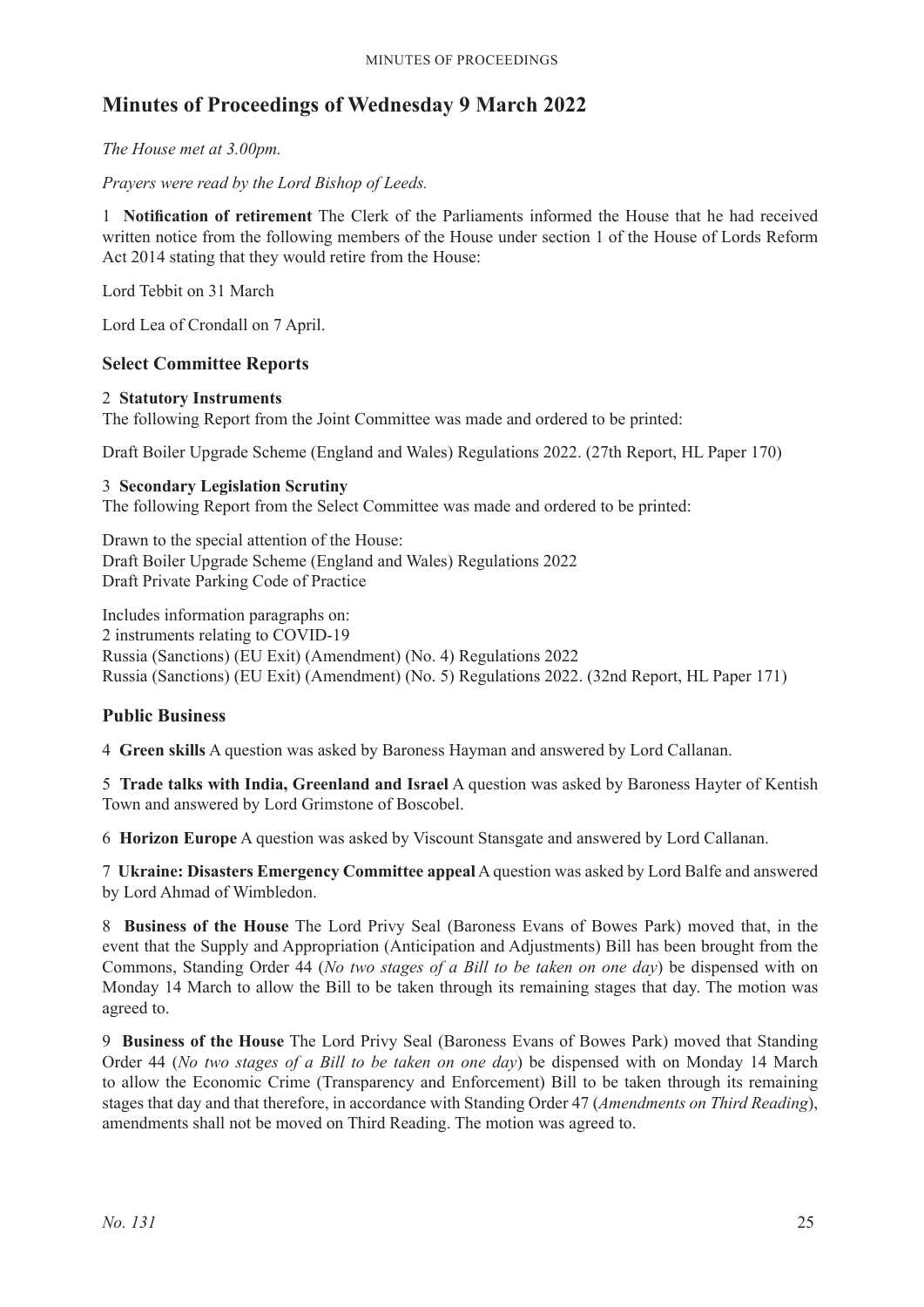10 **Ukraine: urgent refugee applications** Baroness Williams of Trafford answered questions on an Urgent Question on Ukraine: urgent refugee applications, asked in the House of Commons on Tuesday 8 March.

11 **Public Service Pensions and Judicial Offices Bill [HL]** The Commons Amendments were considered and agreed to.

12 **Commercial Rent (Coronavirus) Bill** The report was received. Amendments 1, 6 and 7, and 16 to 25 were agreed to. The bill, as amended, was ordered to be printed. (HL Bill 128)

13 **Economic Crime (Transparency and Enforcement) Bill** Baroness Williams of Trafford moved that the bill be now read a second time. After debate, the motion was agreed to and the bill was committed to a Committee of the Whole House.

14 **Economic Crime (Transparency and Enforcement) Bill** Lord Callanan moved that it be an instruction to the Committee of the Whole House to which the Economic Crime (Transparency and Enforcement) Bill has been committed that they consider the bill in the following order:

| Schedules 3 to 5 |
|------------------|
| Clauses 33 to 65 |
| Title.           |
|                  |

The motion was agreed to.

15 **Motor Vehicles (Compulsory Insurance) Bill** The Explanatory Notes on the bill were ordered to be printed. (HL Bill 104–EN)

*The House adjourned at 10.01pm until Thursday 10 March at 11.00am.*

**Simon Burton** *Clerk of the Parliaments*

### **Grand Committee Business**

*The Grand Committee met in the Moses Room at 4.15pm.*

**Social Security Benefits Up-Rating Order 2022** Baroness Stedman-Scott moved that the Grand Committee do consider the draft Social Security Benefits Up-Rating Order 2022. After debate, the motion was agreed to.

**Guaranteed Minimum Pensions Increase Order 2022** Baroness Stedman-Scott moved that the Grand Committee do consider the draft Guaranteed Minimum Pensions Increase Order 2022. The motion was agreed to.

**Goods Vehicles (Licensing of Operators) (Amendment) Regulations 2022** Baroness Vere of Norbiton moved that the Grand Committee do consider the draft Goods Vehicles (Licensing of Operators) (Amendment) Regulations 2022. After debate, the motion was agreed to.

**Cumbria (Structural Changes) Order 2022** Lord Greenhalgh moved that the Grand Committee do consider the draft Cumbria (Structural Changes) Order 2022. After debate, the motion was agreed to.

**North Yorkshire (Structural Changes) Order 2022** Lord Greenhalgh moved that the Grand Committee do consider the draft North Yorkshire (Structural Changes) Order 2022. After debate, the motion was agreed to.

**Somerset (Structural Changes) Order 2022** Lord Greenhalgh moved that the Grand Committee do consider the draft Somerset (Structural Changes) Order 2022. After debate, the motion was agreed to.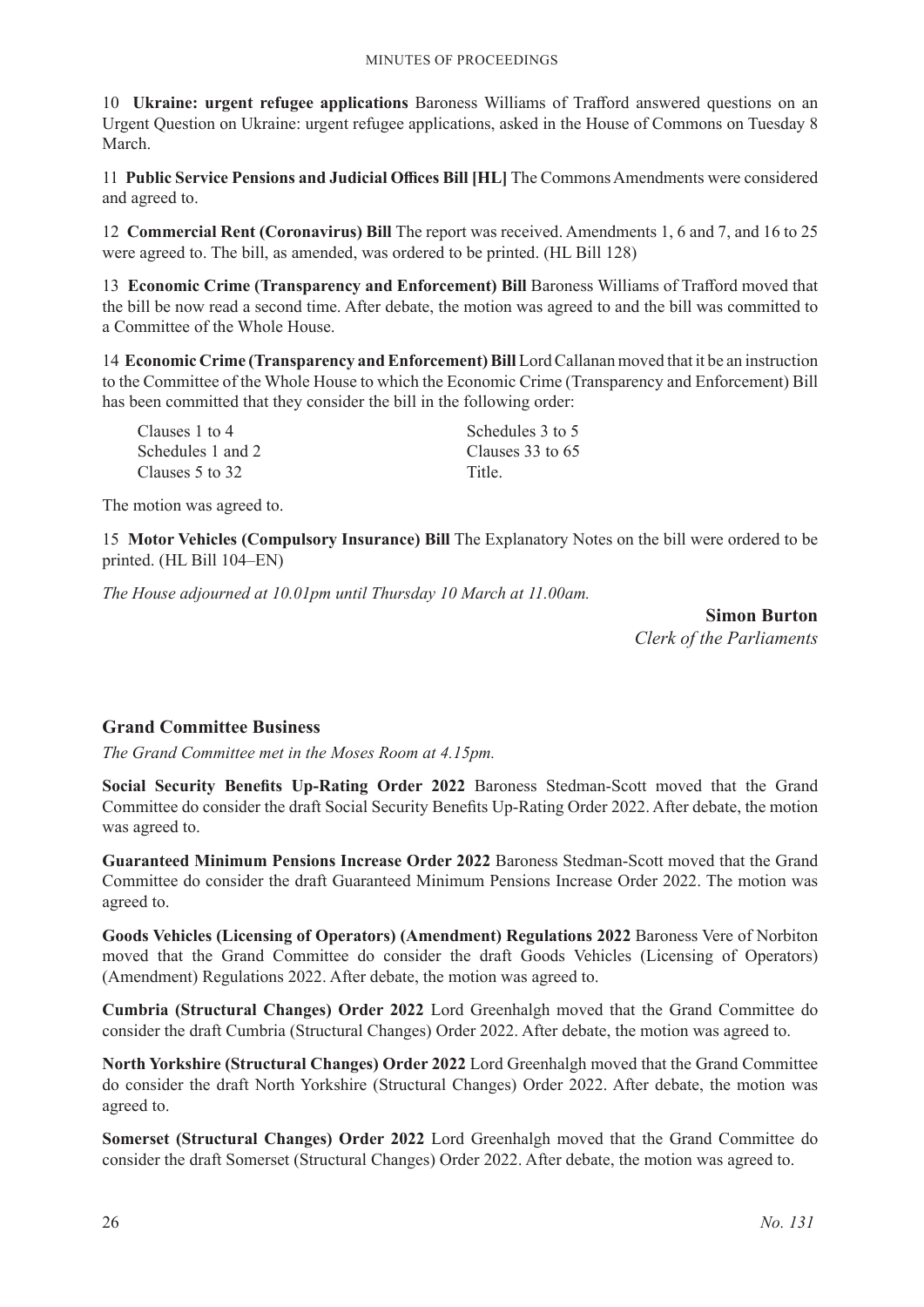**Greenhouse Gas Emissions Trading Scheme (Amendment) Order 2022** Baroness Bloomfield of Hinton Waldrist moved that the Grand Committee do consider the draft Greenhouse Gas Emissions Trading Scheme (Amendment) Order 2022. The motion was agreed to.

**Small Business, Enterprise and Employment Act 2015 and Pubs Code etc. (Amendment) Regulations 2021** Baroness Bloomfield of Hinton Waldrist moved that the Grand Committee do consider the draft Small Business, Enterprise and Employment Act 2015 and Pubs Code etc. (Amendment) Regulations 2021. The motion was agreed to.

*The Committee adjourned at 8.48pm.*